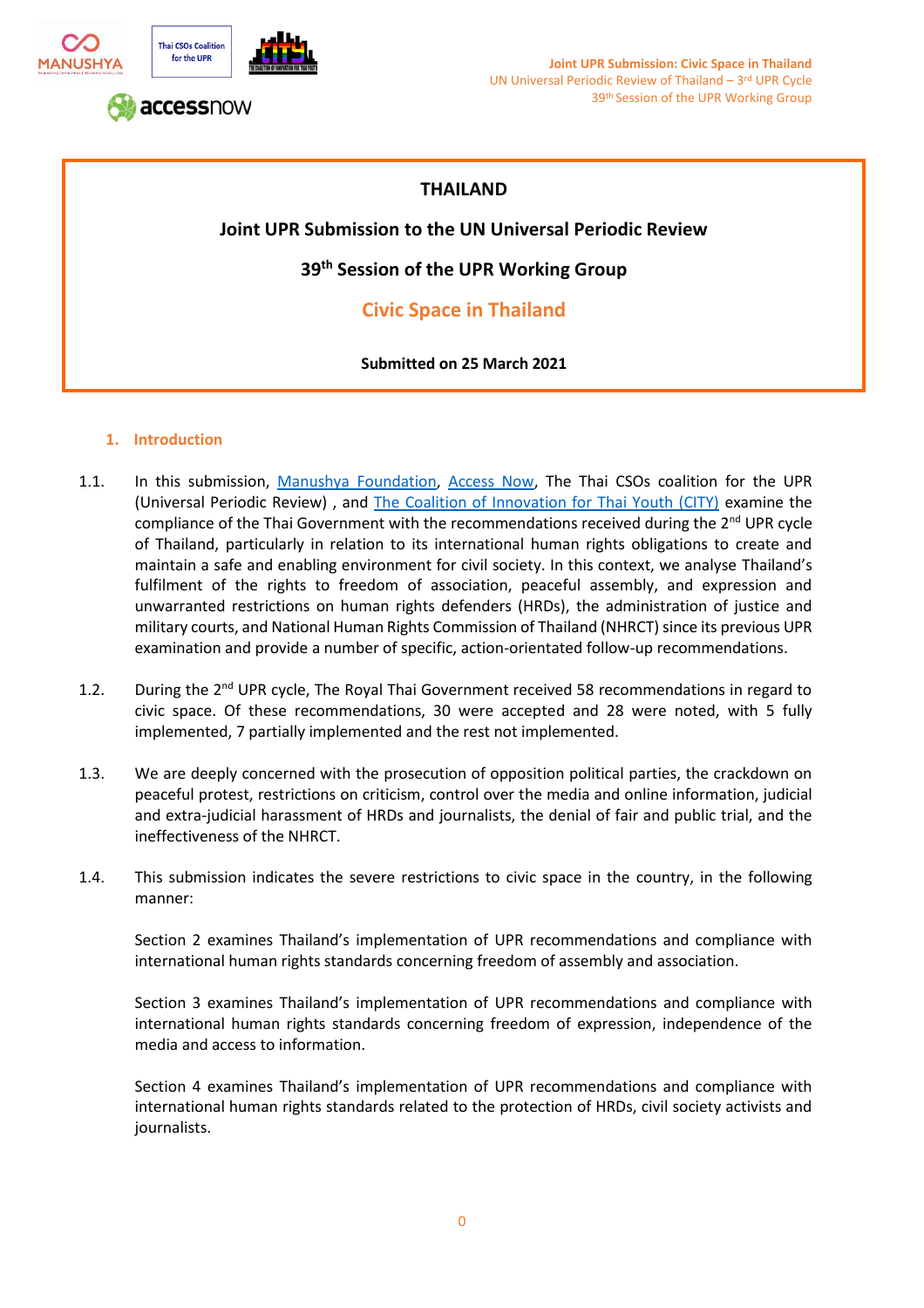



Section 5 examines Thailand's implementation of UPR recommendations and compliance with international human rights standards related to the administration of justice and military courts

Section 6 examines Thailand's implementation of UPR recommendations and compliance with international human rights standards related to the National Human Rights Commission of Thailand (NHRCT)

Section 7 includes recommendations to the Thai government, addressing the challenges and rights violations discussed in the foregoing sections.

An annex of implementation of  $2<sup>nd</sup>$  cycle UPR recommendations related to civic space can be found in Section 9.

#### **2. Freedom of peaceful assembly and association**

- 2.1. During Thailand's examination under the  $2^{nd}$  UPR cycle, the government received 11 recommendations on the right to freedom of assembly and association. Of the recommendations received, the government accepted two and noted seven. However, the government has failed to take adequate measures to realize any of these recommendations.
- 2.2. The new Constitution in 2017 provides for the right to freedom of peaceful assembly and association. Section 44 of the Constitution upholds the freedom of any person to assemble peacefully which is subject to the security of the State. Section 42 stipulates freedom of association, but it can be restricted for the purpose of public interest, public order or good morals.<sup>1</sup>
- 2.3. However, pro-democracy and political opposition parties, which after the 2019 elections gained a large political support, have been facing continuous challenges in access to funding and resources and operating in the country. The most outstanding case is the disablement of Future Forward Party (FFP), whose founder as well as members have been criminally harassed since the party was formed in March 2018. On 21 February 2020, the Constitutional Court dissolved the FFP for allegedly violating laws by accepting an illegal loan that exceeds the lending limit from its founder and leader and banned 15 executives of the party from politics for ten years.<sup>2</sup> Another recent example after the dissolution of FFP is Move Forward Party, a reincarnation of FFP, which may also face dissolution for "disrupting peace and order" by encouraging and supporting youth-led protests and calling for the abolishment of Article 112 on lèse-majesté of the Criminal Code.<sup>3</sup>
- 2.4. While in December 2018, Article 12 of Head of the NCPO (HNCPO) Order no. 3/2558, which banned political assemblies of five persons upwards, $4$  was repealed, the authorities continue to use different legislation to impose restrictions on the rights to free association and assembly. These include the 2015 Public Assembly Act imposes measures to restrict and interfere with public assemblies. It requires anyone seeking to hold a public assembly to notify the authorities at least 24 hours in advance of the time, place, and aim of the assembly under Article 10. Failure to provide such notice is an offense with a possible penalty of up to 10,000 baht. Moreover, the Act also contains vague provisions in relation to applicable restrictions, such as in case actions may cause "disruption and public disorder". It also excessively limits protest locations by prohibiting all assemblies near many of the locations such as royal palaces and residences, the National Assembly, Government House, and the Thai courts under Articles 7 and 8. The law gives authorities sweeping powers to instruct the organizers to modify or prohibit the assembly if it is deemed to breach the Act. Additionally, the Act provides for liability of organizers and participants under Articles 15 and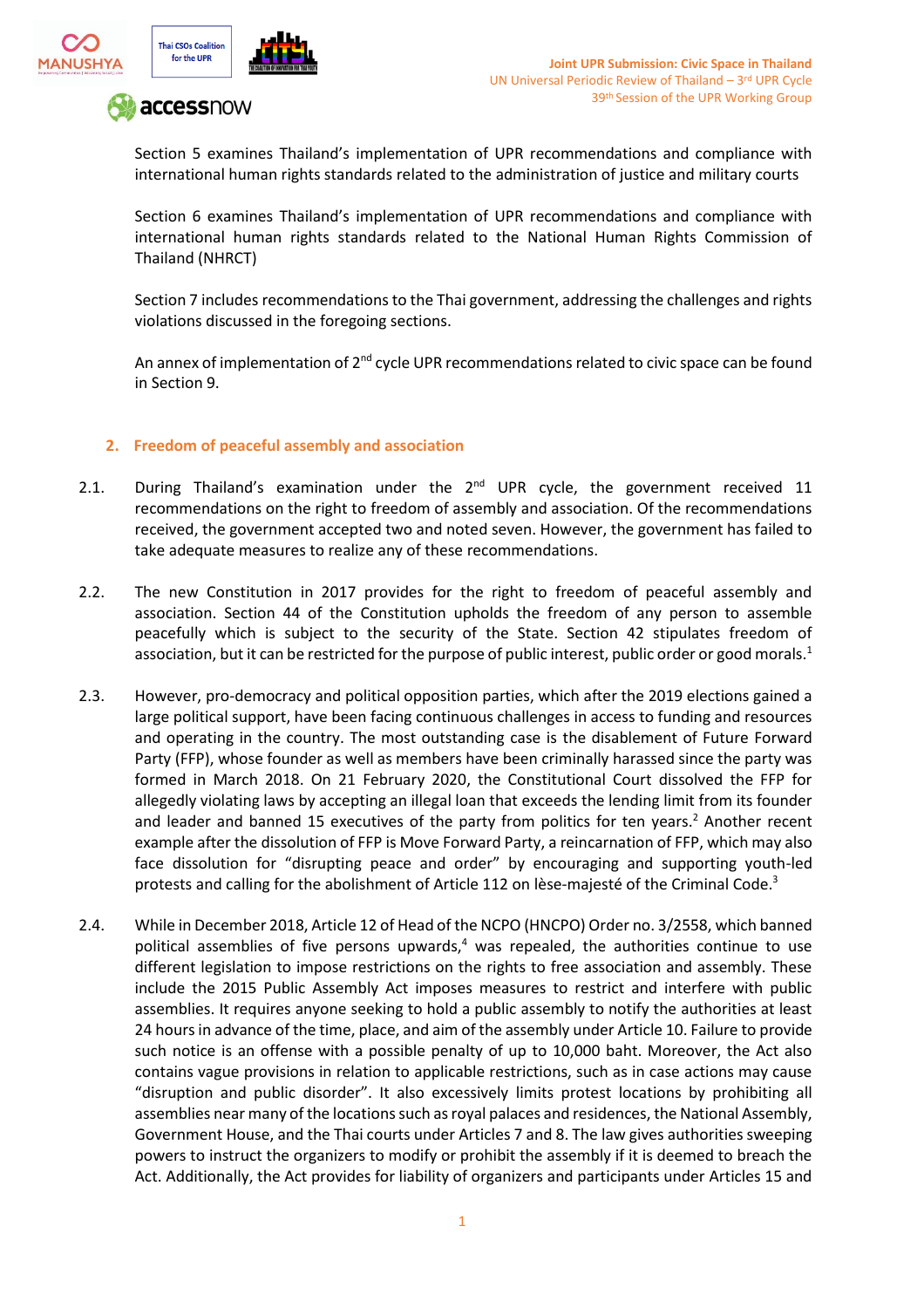



16, including punishment with a fine of up to 10,000 baht or imprisonment for the breach of vaguely worded "duties", such as a duty not to cause "unreasonable inconvenience" to any person.<sup>5</sup>

2.5. In February 2020, following the dissolution of FFP, protests were organized exclusively on academic campuses against the government, but later were halted due to the pandemic. In March 2020, under the guise of containing the spread of COVID-19, the government invoked the Emergency Decree on Public Administration in Emergency Situation, B.E. 2548 (2005) (Emergency Decree) to declare a state of emergency and ban public gatherings, which was originally scheduled to last a month but repeatedly renewed.<sup>6</sup> On 18 July 2020, the largest protest movement since the 2014 Thai coup, led by Free Youth, began and gained momentum in October, demanding the dissolution of the Parliament, a new Constitution, an end to the authorities' harassment of government critics and later the reform of the Thai monarchy. In response, the government in October 2020 declared a more stringent "severe state of emergency" which banned the gathering of more than five people, and arrested at least 87 protesters, before revoking this decree one week later.<sup>7</sup> On 19 November 2020, The Prime Minister announced that the government would enforce "all laws and all articles", against anti-government protesters.<sup>8</sup> Following the PM's call, royalists started to scour the internet and report on alleged cases of *lèse majest*é, targeting protesters.<sup>9</sup> After a break during the second wave of the pandemic between December 2020 and January 2021, protesters continued holding rallies since February 2021. As of 28 February 2021, at least 382 people have been charged related to protests, according to Thai Lawyers for Human Rights (TLHR).<sup>10</sup>

#### 2.6. **Unlawful use of violence against 'unarmed' pro-democracy protesters**

The government escalated the repression of peaceful assembly by the unlawful use of force against peaceful protesters. On 16 October 2020 and the following days, the police used water cannons, mixed with dye and teargas chemicals, and teargas grenades to disperse unarmed protesters in Bangkok. Another instance occurred on 17 November 2020 when the police fired rubber bullets, tear gas and water cannons, resulting in at least 55 injuries mostly from inhaling teargas and 6 protesters suffering gunshot wounds. The injured included a kindergartener and elementary school students.<sup>11</sup> The police brutality remains continuous in 2021, as seen in the most violent protest on 20 March when police shoot water cannons and rubber bullets while people were about to disperse and even beat a protester until he was unconscious.<sup>12</sup> Reportedly, 33 people were injured including three journalists hit by rubber bullets.<sup>13</sup> The violent crackdown on peaceful assembly breaches the state's obligations to guarantee the fundamental rights of protest organizers and participants and refrain from using less-lethal weapons to disperse nonviolent demonstrations, as provided in General Comment 37 and OHCHR guidance.<sup>14</sup>

### 2.7. **Violations of the right to freedom of peaceful assembly & of the right to liberty (arbitrary arrest and detention) of Children & Youth**

During the youth-led pro-democracy protest movement, scores of minors have been arrested and prosecuted for exercising their rights. In December 2020, a 16-year-old protester, facing a charge of lèse-majesté, was presented by police to the Juvenile Court with a request for a detention order, before the Court denied the detention order and granted conditional bail. <sup>15</sup> On 20 March 2020, 7 minors were arrested and charged, while the youngest is 14 years old. <sup>16</sup> Since the movement in 2020, at least 24 children have faced serious criminal charges for exercising their rights to freedom of expression and assembly. Some were detained at the Regional 1 Border Police Bureau with limited access to lawyers and family.<sup>17</sup> The arrest and ill-treatment of minors are clearly in violation of Article 15 (1) and Article 37 (b) of the Convention on the Rights of the Child (CRC) which requires states to protect children's rights to freedom of peaceful assembly and refrain from arbitrary arrest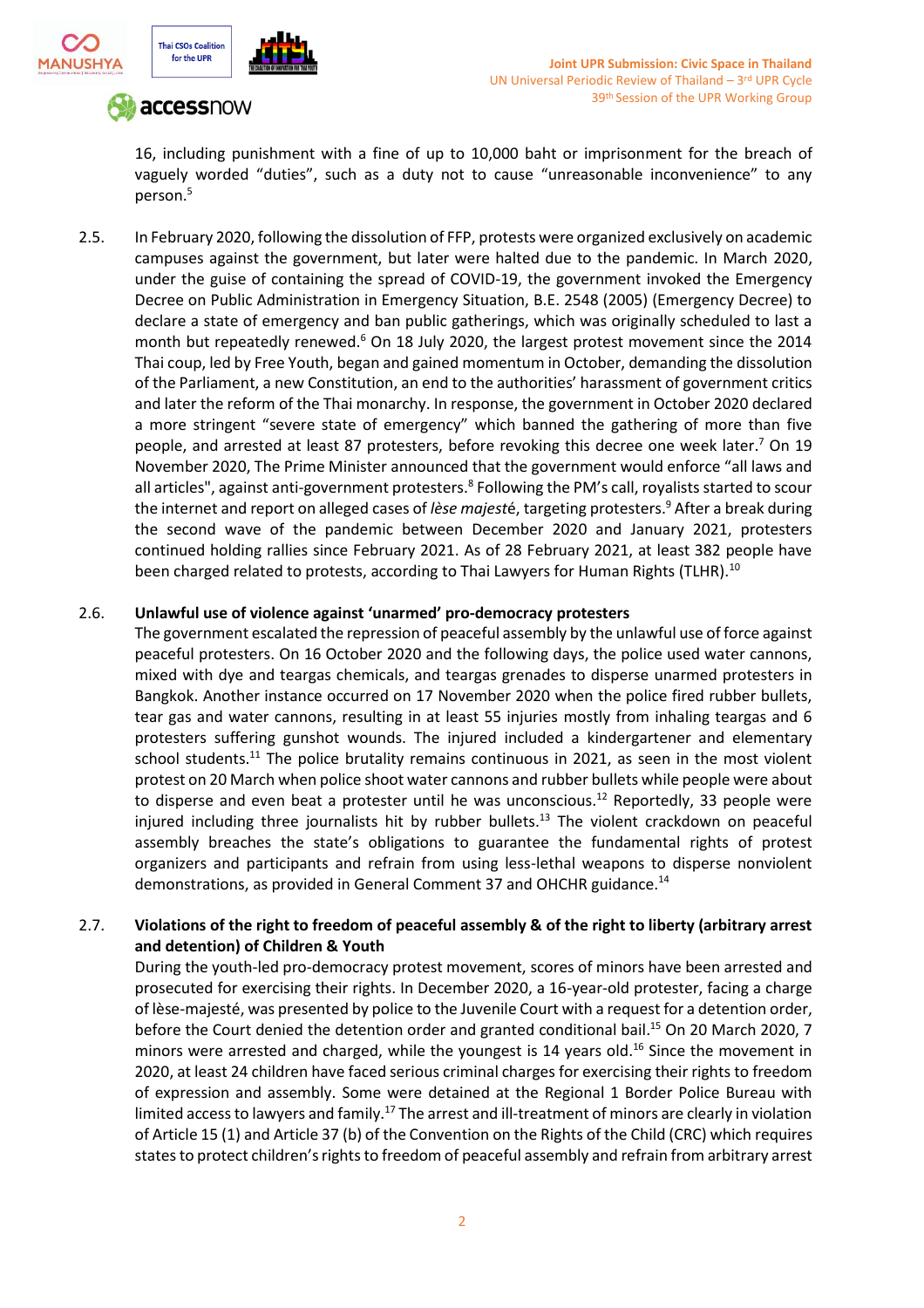

and detention of children.<sup>18</sup> UN and civil society organizations have repeatedly expressed concerns while the Thai government has shown no sign of ending such abuses.

### **3. Freedom of expression, independence of the media and access to information**

- 3.1. During the 2<sup>nd</sup> UPR cycle, the government received 28 recommendations in regard to freedom of expression and access to information. Of the recommendations received, 13 were accepted and 15 were noted. However, as discussed below, the government has not taken effective measures to implement these recommendations. Of the 28 recommendations on freedom of expression, the government has not implemented any.
- 3.2. The 2017 Constitution stipulates freedom of expression and liberty of communication in Sections 34 and 36. Yet such liberty can be restricted for the purpose of maintaining the State's security, protecting the rights or liberties of other persons, maintaining public order or good morals or protecting people's health. Freedom of media is guaranteed under Section 35 of the Constitution that prohibits "censorship of any news or statements prior to publication in a newspaper or any media unless the State is at war." It also acknowledges the right to access to information under Sections 41 and 59.<sup>19</sup> Despite these provisions, challenges remain in peacefully exercising the rights to freedom of expression and access to information. As of 22 March 2021, 66 lèse-majesté cases filed against 76 pro-democracy activists remain to be determined by the courts.<sup>20</sup>
- 3.3. A series of legal provisions curb freedom of expression. Articles 112 on lèse-majesté, 116 on sedition, and 326 to 333 on slander and libel of the Criminal Code cover the vague and broadly formulated crime of defamation. Article 112, often referred to as Thailand's lèse-majesté law, provides a penalty of up to 15 years' imprisonment for anyone who defames, insults or threatens the monarchy. Article 116 provides a penalty of up to seven years in prison for sedition while under Article 328, defamation committed by means of a document, video, drawing, or "any other means" is punishable by up to two years in prison.  $21$  Section 9 of the Emergency Decree allows for censorship to impede on freedom of expression and media as it prohibits the sharing of news that is "false or may instigate fear among the people", without providing for the mens rea element of ill-intent. <sup>22</sup>
- 3.4. The government also monitors media content from all media sources under laws curtailing the independence of the press. The Broadcasting and Television Business Act empowers the National Broadcasting and Telecommunications Commission (NBTC) to suspend or revoke the licenses of radio or television operators broadcasting content deemed false, defamatory to the monarchy, harmful to national security, or critical of the government.<sup>23</sup> The draft legislation, the Bill on the Promotion of Media Ethics and Professional Standards, raises concerns over media independence as it would create a national professional media council mandated to issue codes of conduct to journalists and media outlets, rule on complaints and impose fines on a legal media entity or a journalist.<sup>24</sup>
- 3.5. As traditional media outlets have been increasingly and strictly censored by the authorities, criticism of the government or the monarchy and the reporting of news not favoured by the government are deemed as taboos. NBTC temporarily suspended a TV channel, Voice TV, in 2014, 2017, and most recently in February 2019 for reporting critical information about the government.<sup>25</sup> Therefore, Thai publications have been undergoing self-censorship. During the 2020 youth-led pro-democracy movement, many TV stations decided to stop the livestreaming before certain anti-monarchy speakers appeared and only included reports about politicians warning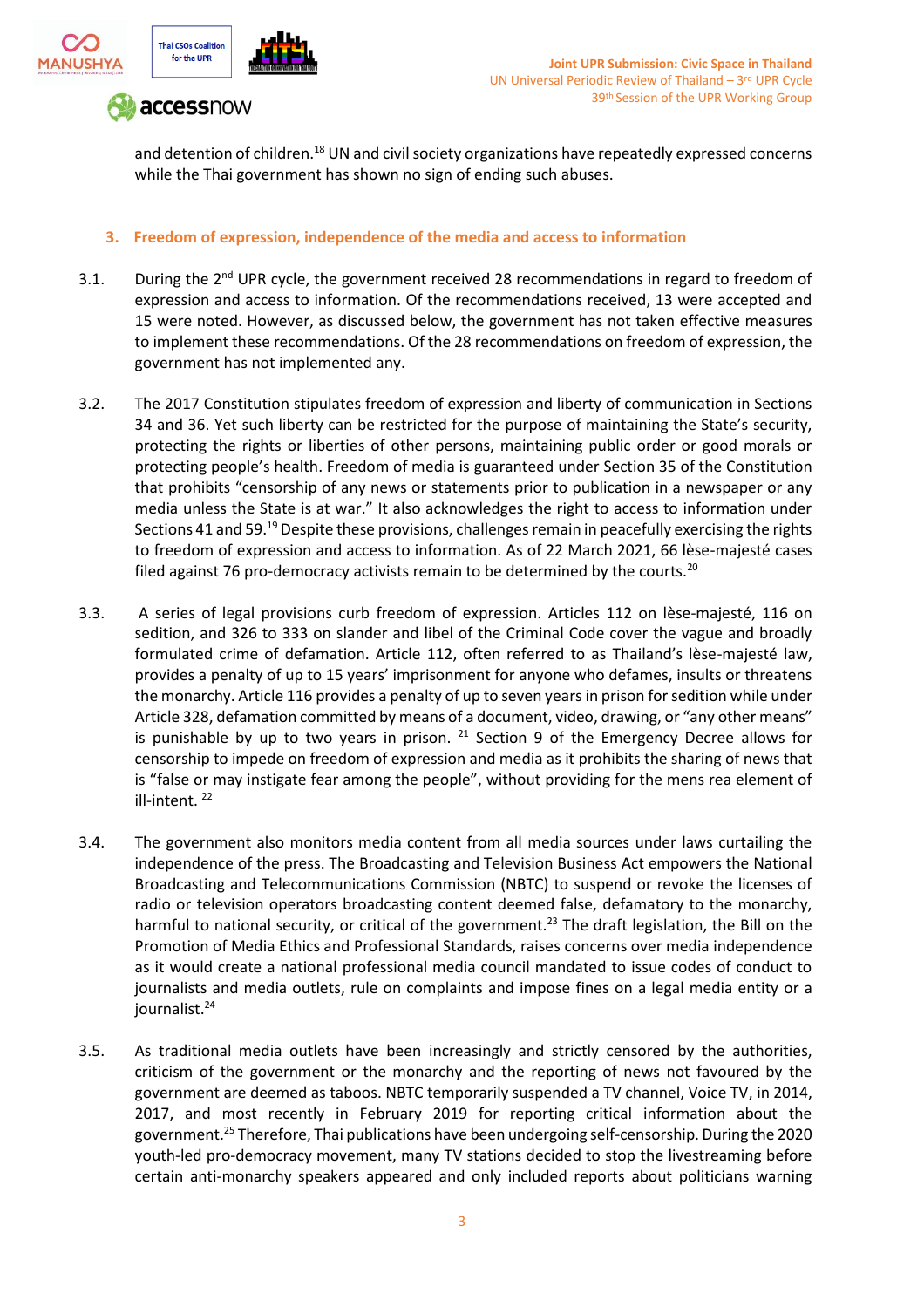



protesters.<sup>26</sup> Due to the strict media control, Thai people and news outlets are turning to online platforms to exercise their rights to expression and information. This has led to the expansion of the government's crackdown to the internet. In October 2020, an order was enacted under the Emergency Decree to silence four independent media agencies [\(VoiceTV](https://www.instagram.com/voicetv/)[,](https://www.instagram.com/thestandardth.ig/) [The Standard](https://www.instagram.com/thestandardth.ig/)[,](https://www.instagram.com/prachatai_ig/) [Prachatai](https://www.instagram.com/prachatai_ig/) an[d](https://www.instagram.com/the.reportersth/)<u> The Re[p](https://www.instagram.com/freeyouth.ig/)orters</u>) and the youth-led pro-democracy group<u> Free Youth</u>.<sup>27</sup> Consequently, the online media outlet Voice TV was ordered to close down for violating the CCA and the Emergency Decree for covering the pro-democracy protests, though later the order was lifted.<sup>28</sup>

- 3.6. Online criticism of the government or spreading "fake news" is criminalized in the CCA. Amendments to the CCA that took effect in May 2017 give the authorities unlimited power to restrict online speech, block content and pressure service providers to facilitate government censorship. Article 14, which provides for a sentence of up to five years in prison and a fine for offences of "bringing into a computer system a computer data which is distorted or fake in a manner to cause damage to the public, creates panic or harm to public infrastructure, national security, public security or economic security"; and Article 20, which deals with censorship of inappropriate computer data by a screening committee before court approval, are among the most concerning parts of the Act. The provisions are so vaguely worded that it is difficult to understand what can amount to "distorted" or "fake" information. The law also imposes criminal liability on intermediaries for content without requiring criminal intent under Article 15, which creates a strong incentive to censor and cause intermediaries to block or take down material that they fear may be found to violate the law. Further, a criminal defamation provision still exists as Article 16 continues to criminalize the use of images of another person that have been created, edited, or adapted in a way that is likely to impair the reputation of such other person.<sup>29</sup> Please refer to our submission on digital rights.
- 3.7. With authorities exploiting repressive laws, individuals continue to face charges for expressing views critical of the monarchy and government both online and offline.<sup>30</sup> These include a Twitter user called Niranam was arrested in February 2020 for posts about the king and later charged with offenses under CCA. This case is pending now and if found guilty, he can face up to 40 years in prison.<sup>31</sup> In another case, activist Karn Pongphrapan was arrested and charged under the CCA in October 2019 simply for "sharing" a Facebook post referencing the historic downfalls of European monarchies. He is now on bail and awaiting trial.<sup>32</sup> At least 28 people have also been charged under the CCA for social media posts questioning the government's measures to tackle COVID-19.<sup>33</sup> For example, in March 2020, Danai Usama, an artist who had criticized a lack of screening measures for COVID-19 symptoms at the Suvarnabhumi Airport, was arrested and charged under Section 14(2) of CCA. His case is still ongoing. $34$
- 3.8. Access restrictions and content take-downs have been extensively practiced by the authorities to tighten their control over online speech and information. While the exact number of URLs blocked remains unknown, Minister of Department of Digital Economy and Society claimed that 1,887 illegal URLS have been found between 1 September and 29 October 2020.<sup>35</sup> The petition website change.org was blocked in October 2020 after a petition critical of the monarchy became popular on the platform, and the authorities also requested internet and mobile services providers to block Telegram, a messaging app highly used by youth protesters.<sup>36</sup> The app remains accessible as of date.
- 3.9. Online platforms such as Facebook and Google have also been pressured to comply with demands by the Thai government to remove critical online content deemed as "fake news" or "illegal". In August 2020, government pressure caused access to the Royalist Marketplace, a Facebook openly discussing the Monarchy, to be restricted within Thailand. In September 2020, for the first time in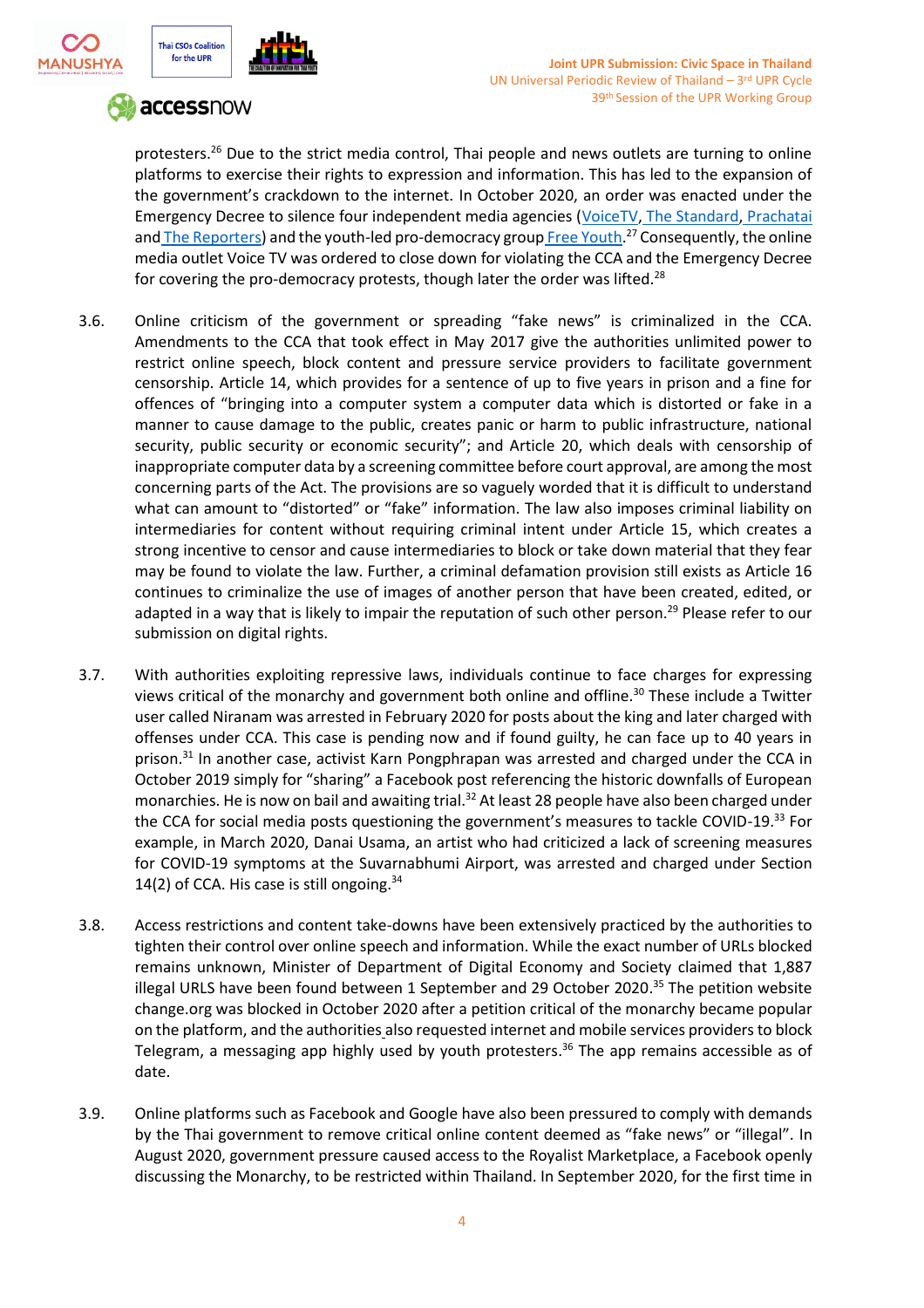



Thailand, the authorities used the Computer Crime Act to initiate legal action against Facebook and Twitter for refusing to comply with requests to censor online content. This could subject the companies to large fines for each day of non-compliance. However, some tech companies are resisting these attempts to violate their users' rights, in line with the best practices articulated in the UN Guiding Principles on Business and Human Rights and the sector-specific GNI Principles. Facebook, for example stated that it would legally challenge these take down orders as they 'contravene international human rights law and have a chilling effect on people's ability to express themselves', if the government continued to pursue its legal action against its Thai operations. Twitter has resisted by removing 926 accounts linked to the Royal Thai Army responsible for state—sponsored disinformation.<sup>37</sup>

- **4. Judicial harassment, intimidation and attacks against human rights defenders, civil society activists and journalists**
- 4.1. Under Thailand's previous UPR examination, the government received 11 recommendations on the protection of human rights defenders, journalists, and civil society representatives. Of the recommendations received, 8 were accepted and 3 were noted. However, as examined in this section, the government has failed to effectively operationalize any of these recommendations.
- 4.2. Several laws have been repeatedly used by the State to arrest and prosecute HRDs, including Public Assembly Act, articles on lèse-majesté, sedition, slander and libel of the Criminal Code, the Emergency Decree, and CCA, resulting in a chilling effect on activists. From 2018, the authorities have practically suspended use of lèse-majesté, preferring to use sedition and CCA provisions to persecute critics of the monarchy. From November 2020, however, the lèse-majesté law has again been wielded to target pro-democracy protesters.<sup>38</sup>
- 4.3. A number of prominent HRDs have faced more than one charge of lèse-majesté, sedition, and violating the Emergency Decree and Public Assembly Act, from 2020 to 2021 for their roles as protest leaders. According to TLHR, Parit Chiwarak has been charged with at least 20 cases, Arnon Nampa with 12 cases, Panusaya Sithijirawattanakul with 9 cases, Panupong Jadnok with 8 cases.<sup>39</sup> Four activists, Parit Chiwarak (Penguin), Arnon Nampa, Somyos Prueksakasemsuk and Patiwat Saraiyaem who have been repeatedly denied bail, are now detained and have been awaiting trial for a month.<sup>40</sup> On 22 March 2021, the Criminal Court sentenced Parit to 15-days additional detention for contempt of court after he read a statement criticizing the court's rejection of bail and vowed a hunger strike during a hearing on 15 March.<sup>41</sup>
- 4.4. In addition to government authorities, private companies also file defamation cases under the Criminal Code and CCA against HRDs and journalists for seeking to bring to light rights violations. Since 2016, Thammakaset, a Thai poultry company has brought at least 39 criminal and civil cases against 22 HRDs – including journalists, civil society workers, migrant workers and academics, for sharing allegations of labor rights violations.<sup>42</sup> In 2019, Thammakaset filed a series of criminal defamation suits against at least three women HRDs Angkhana Neelapaijit, Puttanee Kangkun, and Thanaporn Saleephol who posted on Twitter and Facebook expressing support for other HRDs targeted by the company in defamation cases.<sup>43</sup> Another woman HRD Sutharee Wannasiri and migrant worker Nan Win had also been targeted by the company, before their criminal defamation suits were dismissed by the Bangkok Criminal Court in June 2020.<sup>44</sup> In another example, in October 2017, the Electricity Generating Authority of Thailand, a state enterprise, filed a libel suit and a charge of defamation against environmental activist Prasithchai Noonuan. The charges stemmed from Prasithchai's critical Facebook posts of EGAT's plan to build a coal power plant in Krabi Province. The case is still under investigation.<sup>45</sup>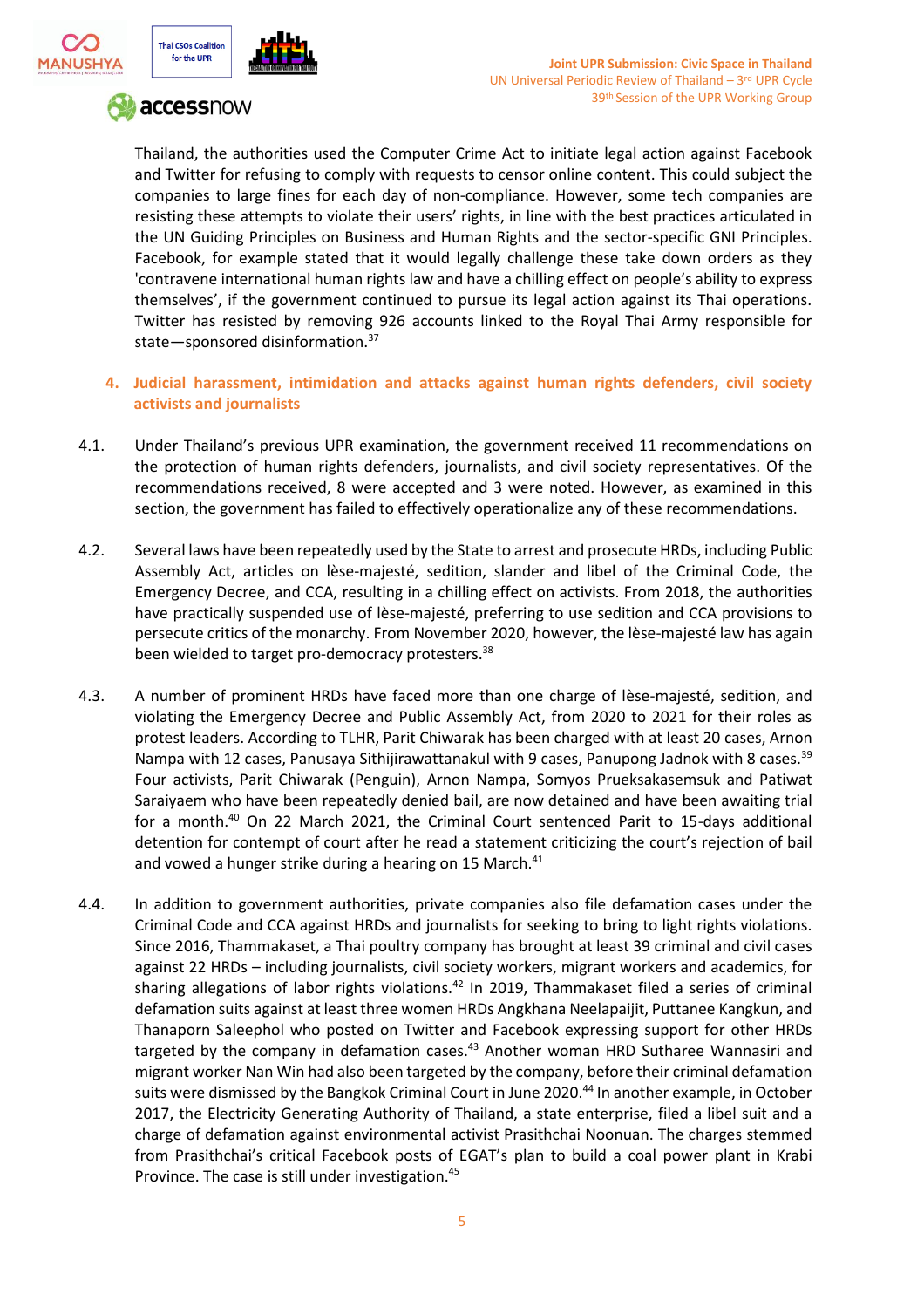

- 4.5. Authorities have also intimidated activists for their activities. <sup>46</sup> For instance, a woman HRD Sommai Harntecha received a visit and intimidation by the police in May 2020, after publicly reading a statement calling for the government to revoke the Emergency Decree.<sup>47</sup> Also in May, Katima Leeja, a Lisu woman HRD was visited by a plain-clothed military officer after she uploaded a video on Facebook criticizing the use of violence by the authority during a land dispute incident and demanding investigation. The police asked about her involvement in land rights and indigenous peoples' rights activities as well as personal information.<sup>48</sup>
- 4.6. Another harmful practice The Government is also state-sponsoring disinformation, harassment and smear campaigns against activists. ISOC's Information Operations (IO) targeted dissenting voices including activists and academics by establishing military-linked social media accounts, which target posts critical of the regime with posts, stories and articles aiming to disqualify and discredit the legitimacy and reputation of the HRDs and civil society organizations.<sup>49</sup> In July 2019, Facebook removed 12 accounts and 10 groups over coordinated inauthentic behavior,<sup>50</sup> and in February 2021, it removed an additional 77 ISOC-related IO accounts: 72 Facebook pages, 18 Facebook groups and 18 Instagram accounts.<sup>51</sup> In October 2020, Twitter banned 926 militaryrelated accounts.<sup>52</sup>
- 4.7. A number of high-profile instances of physical assault, enforced disappearances, and mysterious deaths of pro-democracy activists and HRDs including those based outside of Thailand, in connection with their online and other activities, have demonstrated the risk faced by HRDs. The recent years have seen an increased number of Thai pro-democracy activists in self-exile that are reported to be forcibly disappeared in neighboring countries. In December 2018, three Thai activists who were living in exile in Laos, Surachai Sae Dan, Kraidej Luelert, and Chatchan Buphawan disappeared and after a month, the bodies of Kraidej and Chatchan were found on the shore of the Mekong River at the border between Thailand and Laos evidencing signs of assault.<sup>53</sup> In May 2019, another three antimonarchy activists, Siam Theerawut, Chucheep Chivasut, and Kritsana Thaptha, who face lèse-majesté charges in Thailand disappeared in Vietnam after leaving Laos and their whereabouts remain unknown.<sup>54</sup> Wanchalerm Satsaksit, a Thai exile in Cambodia disappeared on 4 June 2020 after he posted a video criticizing the Thai Prime Minister.<sup>55</sup> Two indigenous HRDs, Porlajee "Billy" Rakchongcharoen and Tatkamol Ob-om were found dead separately in Thailand in 2014 and 2011 while the authorities have yet to hold perpetrators accountable.<sup>56</sup> HRDs are also subjected to physical attacks. Ekkachai Hongkangwan has been assaulted by unidentified individuals at least seven times since January 2018 and Sirawit Seritiwat was similarly violently assaulted twice in June 2019.<sup>57</sup>

#### **5. The administration of justice and military courts**

- 5.1. During the 2<sup>nd</sup> UPR cycle, the government received 13 recommendations related to military courts and the administration of justice. In general, the government has taken into account some recommendations but still failed to adhere to their human rights obligations.
- 5.2. We welcome positive developments made since the 2nd UPR cycle, especially relating to the end of prosecution of civilians in military courts and the transfer of all cases of civilians facing proceedings before military courts to civilians' courts. In September 2016, the junta issued NCPO Order no. 55/2016 to end the military court's trial of civilians for several offences, including offence against the monarchy, offences against national security under Sections 113 and 118 of the Criminal Code, offences against NCPO orders, and the usage and possession of unlicensed firearms, ammunition or explosives.<sup>58</sup> On 9 July 2019, an NCPO order mandated the transfer of all remaining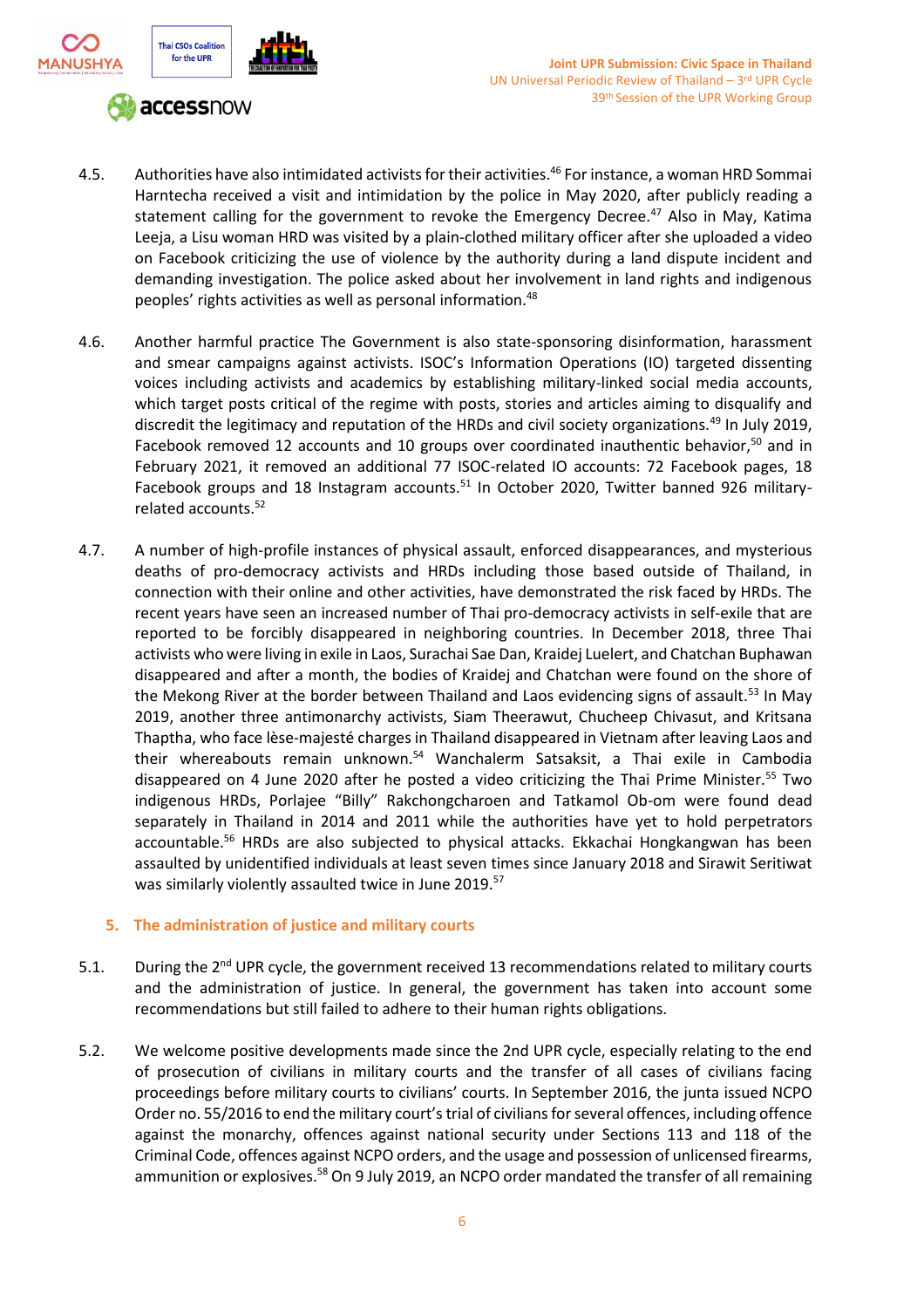



civilian cases from military court to civilian courts, ending a practice of prosecuting civilians in military courts.<sup>59</sup> However, ISOC still holds the power to summon and detain individuals without a warrant.<sup>60</sup>

- 5.3. The authorities continue denying the rights to fair trial, especially in cases involving "national security", including lèse-majesté cases. In many cases, hearings and trials are held without public participation. Excessive punishment and harsh sentencing have raised concerns over the rights to fair trial. On 19 January 2021, Anchan Preelert was sentenced to 87 years' imprisonment by the Bangkok Criminal Court under the lèse-majesté provision for uploading 29 videos concerning the monarchy, with the term reduced to 43-and-a-half years after she pleaded guilty. Her request for bail pending appeal was denied.<sup>61</sup> In March 2021, four protest leaders have also been denied bail for the fifth time and awaiting trial in detention.<sup>62</sup>
- 5.4. Concerns that the judiciary can be influenced by political motivations are also evident. In February 2020, the Constitutional Court dissolved the popular opposition party FFP in a highly politicized trial. In March 2020, Khanakorn Pianchana, a senior judge in the Yala provincial court of South Thailand committed suicide, after a first failed attempt in October 2019 in protest of alleged political interference in the justice system, after a senior judge forced him to rewrite a judgment in which he had exonerated five Muslim suspects for lack of evidence. $^{63}$

### **6. The National Human Rights Commission of Thailand (NHRCT)**

- 6.1. During the 2<sup>nd</sup> UPR cycle, Thailand received 11 recommendations in connection to institutional reforms the country needs to undergo, directly or indirectly, requiring the adoption of concrete steps to bolster the NHRCT and its alignment with the Paris Principles. Although the government accepted all recommendations, it has failed to implement them.
- 6.2. In December 2017, the Organic Act on the NHRCT came into force with the government claiming it was a step towards complying with the Paris Principles. In practice, this Act fails to safeguard basic requirements, such as competence, independence and broad mandate. The Act requires the NHRCT to clarify and address facts when there are incorrect or unfair reports on the human rights situation in the country, which allows the government to pressure the NHRCT to "correct" reports on Thailand by international organizations and NGOs, thus forcing it to align its agenda with the government.<sup>64</sup>
- 6.3. The selection and appointment process of the NHRCT Commissioners failed to be transparent and independent. It included a pool of candidates lacking diversity with poor representation from civil society and candidates chosen from government officials instead of human rights advocates in their independent capacity, with little public consultation in the application, screening, selection, and appointment processes.<sup>65</sup>
- 6.4. The NHRCT is unable to monitor and investigate human rights violations in a timely and effective manner, proven by the failure to take adequate measures to protect human rights in relation to the 2020-2021 pro-democracy movement,<sup>66</sup> and little intervention in cases of HRDs. Moreover, the government rarely pays heed to recommendations by the NHRCT.
- 6.5. NHRCT Commissioners are vulnerable to threats of litigation and continue facing obstacles in effectively carrying out the mandate. A few Commissioners resigned before the end of their tenure due to restrictions under the Organic Act and the hostile work environment. One former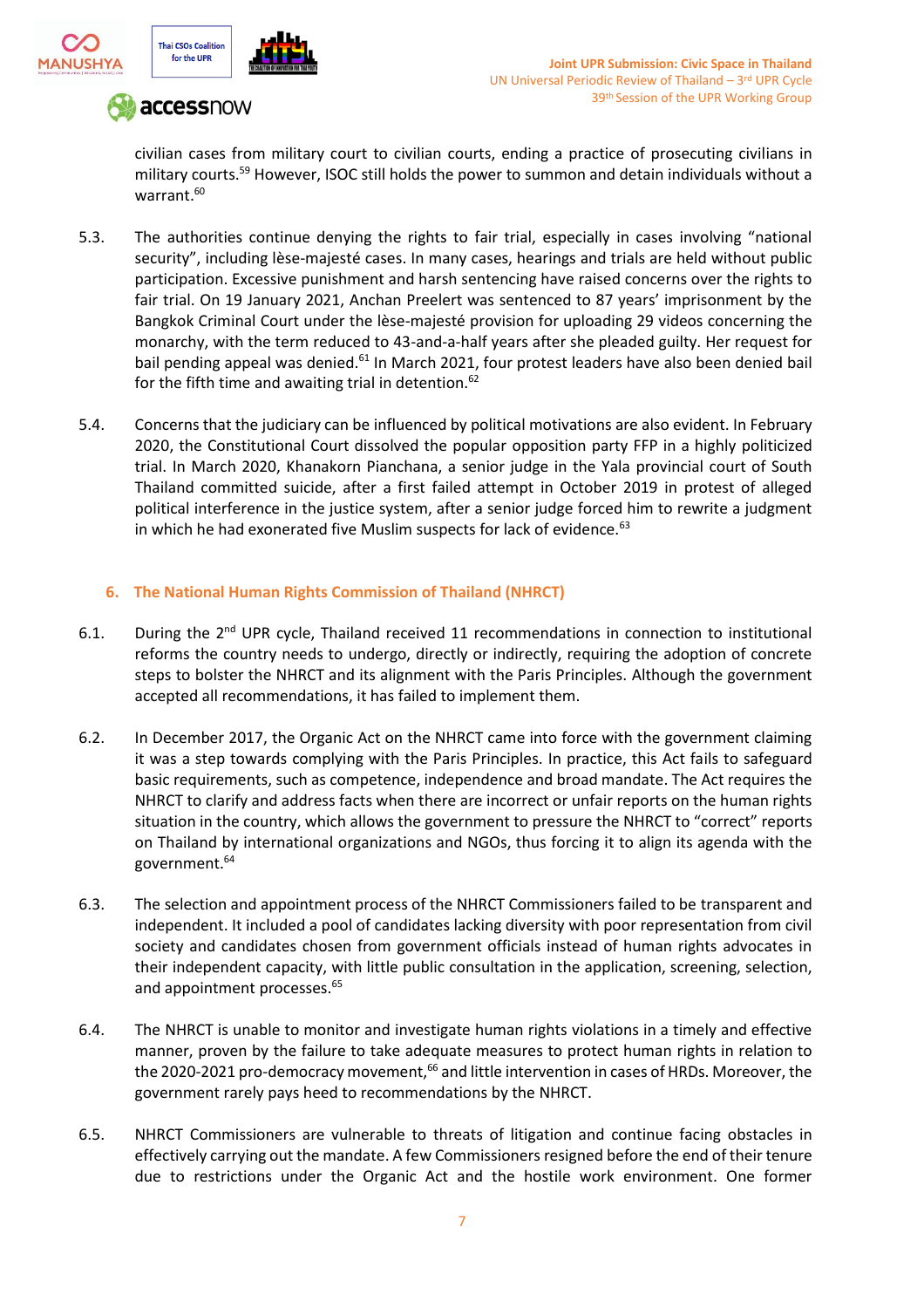



Commissioner, Angkhana Neelapaijit, was targeted by a disciplinary inquiry and threatened with impeachment for carrying out her work in an honest way. <sup>67</sup> She also faces defamation charges filed by Thammakaset for her advocacy against alleged labour rights violations. (see above)

#### **7. Recommendations**

[Manushya Foundation,](https://www.manushyafoundation.org/) [Access Now,](https://www.accessnow.org/) The Thai CSOs coalition for the UPR (Universal Periodic Review), and [The Coalition of Innovation for Thai Youth \(CITY\)](https://city-coalition-of-innovation-for-thai-youth.business.site/) call on the Thai government to create and maintain, in law and in practice, an enabling environment for civil society in accordance with the rights enshrined in the ICCPR, the UN Declaration on Human Rights Defenders and Human Rights Council resolutions 22/6, 27/5 and 27/31. In light of this, the following specific recommendations are made:

#### 7.1. **Regarding freedom of peaceful assembly and association**

a. Repeal or otherwise amend the Emergency Decree and the 2015 Public Assembly Act to bring their provisions in line with international human rights law.

b. Drop charges against and release unconditionally and immediately all individuals including minors detained for merely exercising the right to freedom of association and peaceful assembly ; and provide effective remedy, including compensation, in cases of unlawful denial of the right to freedom of association and peaceful assembly by state authorities.

c. Remove all undue restrictions on the ability of civil society organizations and political parties to operate freely in line with Thailand's international legal obligations and best practices articulated by the UN Special Rapporteur on the rights to peaceful assembly and of association.<sup>68</sup>

d. Protect protesters, including those who are children, from violence and interference by State actors and refrain from dispersing assemblies by using weapons, including less-lethal weapons, in accordance with the Convention on the Rights of the Child (article 15(1) and article 37 (b)), the Human Rights Committee's General Comment No. 37 on the Right of Peaceful Assembly, and the United Nations Basic Principles on the Use of Force and Firearms by Law Enforcement Officials and UN and other guidance on less-lethal weapons.

#### 7.2. **Regarding freedom of expression, independence of the media and access to information**

a. Decriminalize defamation by repealing sections 326 to 333 of the Criminal Code and enact a stand-alone anti-SLAPP law to ensure legal protections against Strategic Litigation against Public Participation (SLAPP) aiming at silencing dissents, and protect individuals from judicial harassment by the state and corporations. In the meantime, enforce Sections 161/1 and 165/2 of the Criminal Procedure Code and publish statistics on its use to assess its effectiveness in addressing SLAPP cases.

b. Repeal or amend laws and regulations that restrict freedom of expression, independent media, and access to information, including Penal Code Articles 112, 116, the Broadcasting and Television Business Act, the draft Bill on the Promotion of Media Ethics and Professional Standards, the Computer Crimes Act – particularly Articles 14, 15, 16 and 20 –and the Emergency Decrees, to bring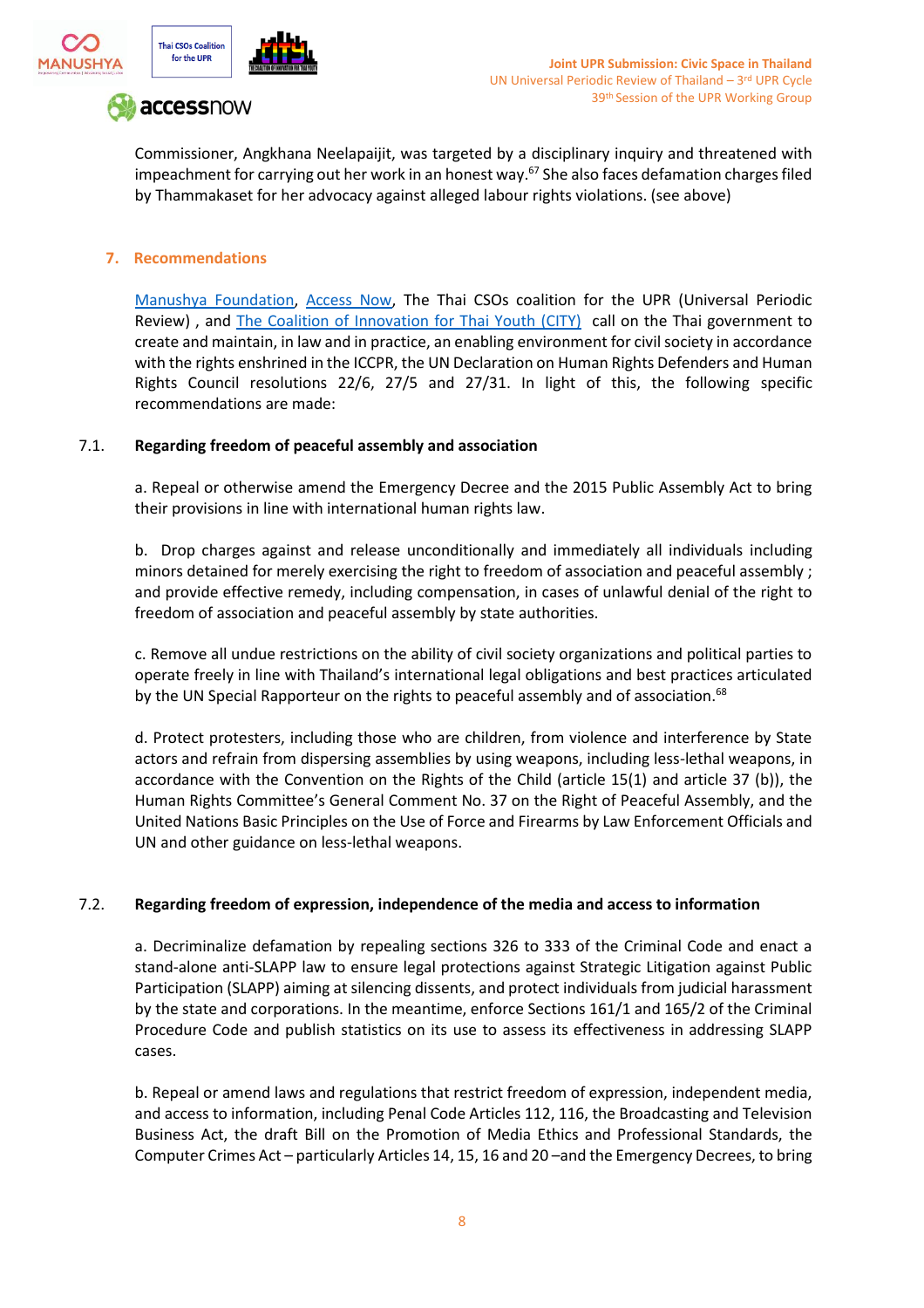



them in line with international human rights law. The repeal or amendment process should include effective public consultation.

c. End all legal proceedings against, and investigations into, individuals facing harassment, intimidation, or prosecution initiated by state authorities for expression critical of the government and monarchy; Provide effective remedy, including compensation, in cases of unlawful denial of the rights to freedom of expression and information by state authorities.<sup>69</sup>

d. Refrain from pressuring tech companies, internet service providers or other telecommunications companies to moderate content online in contravention of the rights to free expression and information and ensure their compliance with their responsibilities to respect and protect human rights in line with the UN Guiding Principles on Business and Human Rights.

e. Provide transparent, detailed and regular updates relating to content moderation requests from government authorities to tech companies and internet providers, including takedown orders, in a public and accessible manner, including on legal proceedings or action taken against tech companies and internet providers for failure to comply with such requests.

f. Guarantee access for all persons in Thailand to information, both offline and online, particularly where such information relates to the public interest and impacts upon the individual's right to public participation, including adopting a law to enable the provision of such access.

### 7.3. **Regarding the protection of human rights defenders**

a. Ensure that HRDs, journalists, civil society members, lawyers and academics are able to carry out their legitimate activities to bring to light human rights violations without fear or undue hindrance, obstruction or legal and administrative harassment in line with Thailand's obligations under the ICCPR and with respect to the UN Declaration on Human Rights Defenders.

b. Repeal or amend legislation and decrees which unwarrantedly restrict the legitimate work of HRDs in line with the UN Declaration Human Rights Defenders.

c. Carry out prompt, thorough, independent, impartial and effective investigations into allegations of enforced disappearance, ill-treatment and torture, and extrajudicial, summary or arbitrary executions of HRDs and activists, with a view to ending impunity for perpetrators of serious human rights violations.<sup>70</sup>

d. Release unconditionally and immediately HRDs detained for their leadership in the protest movement and end all legal proceedings or investigations against them; Provide effective remedy, including compensation, for unlawful violation of their rights to expression, association, peaceful assembly, liberty and security.<sup>71</sup>

#### 7.4. **Regarding the administration of justice and military courts**

a. Ensure that the rights to fair trial are respected and protected, including affording the right of every individual to a fair and public hearing by a competent, independent and impartial tribunal established by law, particularly in cases of public interest such as those relating to lese majeste or apparently politically motivated charges. $^{2}$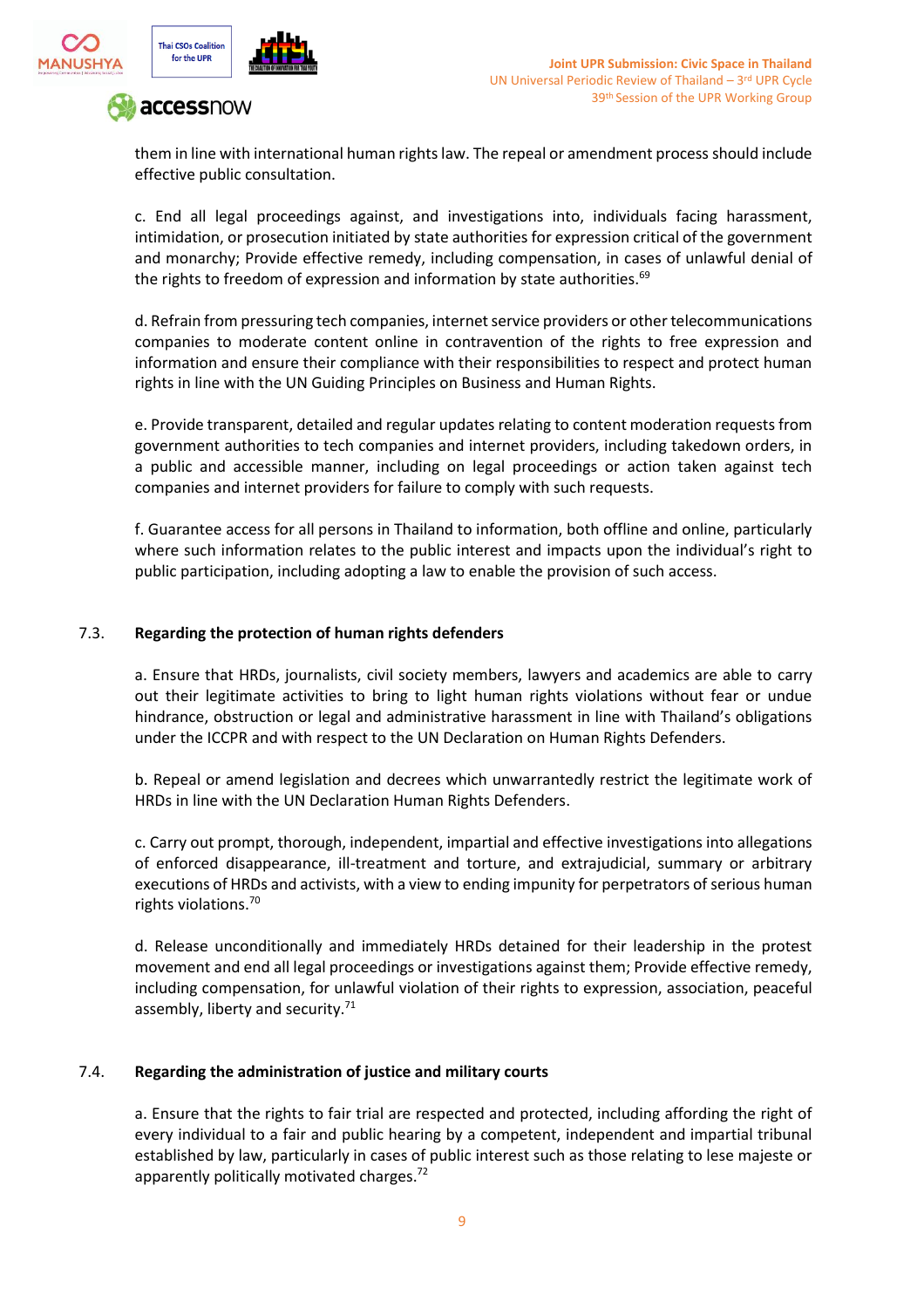

b. Ensure the independence of the judiciary, including through instituting and enforcing legal and non-legal mechanisms to ensure the separation of powers, and to restrain executive bodies from interfering in the independent functions of the courts.

#### 7.5. **Regarding NHRCT**

a. Ensure that NHRCT is guaranteed independence in full compliance with the Paris Principles; Ensure in law and in practice mechanisms to provide the NHRCT with the powers it requires to promptly, adequately and effectively prevent, address and combat cases of violations of human rights and reprisals.

b. Ensure, through legal or other regulatory mechanisms, the composition of the NHRCT and appointment of its members in accordance with a procedure that guarantees adequate and pluralist representation, including of civil society involved in the protection and promotion of human rights.<sup>73</sup>

c. Ensure that NHRCT and their respective members and staff do not face any form of reprisal or intimidation as a result of activities undertaken in accordance with their mandates, including when taking up individual cases or when reporting on serious and systematic human rights violations.<sup>74</sup>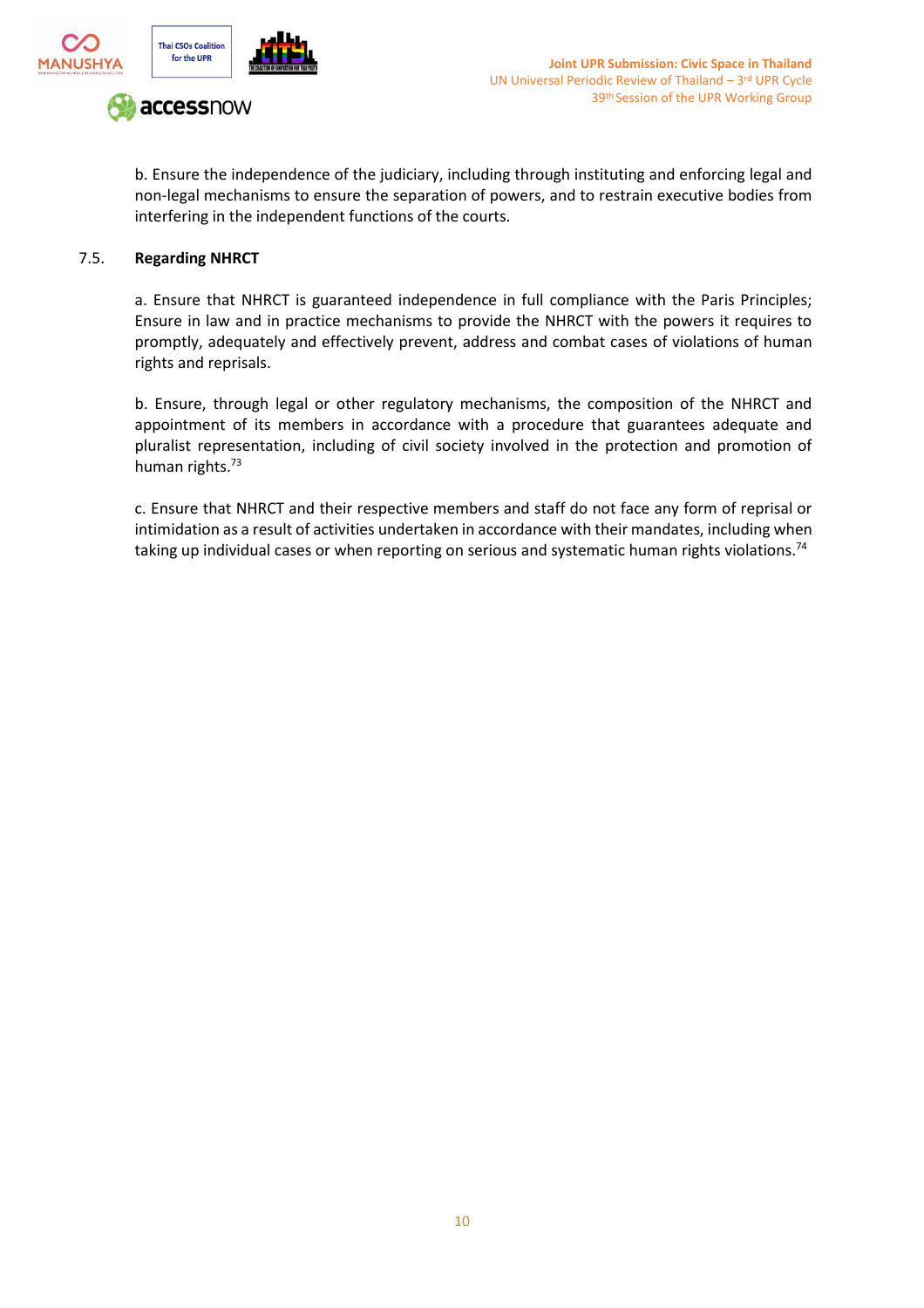

## **Endnotes**

 $<sup>1</sup>$  Thailand's Constitution of 2017, available at:</sup>

[https://www.constituteproject.org/constitution/Thailand\\_2017.pdf](https://www.constituteproject.org/constitution/Thailand_2017.pdf)

2 Future Forward Party, *About Us: The future we aspire to is a future where the ultimate power truly belongs to the people*, available at:<https://en.futureforwardparty.org/about-fwp/future-forward-party>

<sup>3</sup> Bangkok Post, *Move Forward dissolution sought*, 2 February 2021, available at:

<https://www.bangkokpost.com/thailand/politics/2061415/move-forward-dissolution-sought> ; Thai PBS, *'Illuminati' accuser returns to haunt Thailand's progressive Move Forward Party*, 5 February 2021, available at: [https://www.thaipbsworld.com/illuminati-accuser-returns-to-haunt-thailands-progressive-move-forward](https://www.thaipbsworld.com/illuminati-accuser-returns-to-haunt-thailands-progressive-move-forward-party/)[party/](https://www.thaipbsworld.com/illuminati-accuser-returns-to-haunt-thailands-progressive-move-forward-party/)

<sup>4</sup> NCPO order No. 3/2015, available at[: https://voicefromthais.files.wordpress.com/2015/04/order-number-3-](https://voicefromthais.files.wordpress.com/2015/04/order-number-3-2558-3-2015-of-the-head-of-the-ncpo-on-maintaining-public-order-and-national-security.pdf) [2558-3-2015-of-the-head-of-the-ncpo-on-maintaining-public-order-and-national-security.pdf](https://voicefromthais.files.wordpress.com/2015/04/order-number-3-2558-3-2015-of-the-head-of-the-ncpo-on-maintaining-public-order-and-national-security.pdf) ; iLaw, *2019 election: Ban on political activities was lifted but house visits and intimidation continue*, 18 February 2019, available at[: https://freedom.ilaw.or.th/en/blog/2019-election-ban-political-activities-was-lifted-house-visits](https://freedom.ilaw.or.th/en/blog/2019-election-ban-political-activities-was-lifted-house-visits-and-intimidation-continue)[and-intimidation-continue](https://freedom.ilaw.or.th/en/blog/2019-election-ban-political-activities-was-lifted-house-visits-and-intimidation-continue)

<sup>5</sup> Public Assembly Act, B.E. 2558 (2015), available at[: http://lawdrafter.blogspot.com/2015/08/translation-thai](http://lawdrafter.blogspot.com/2015/08/translation-thai-public-assembly-act-of.html)[public-assembly-act-of.html](http://lawdrafter.blogspot.com/2015/08/translation-thai-public-assembly-act-of.html)

<sup>6</sup> Manushya Foundation, Access Now, ALTSEAN-Burma, Cambodian Center for Human Rights (CCHR), the Institute of Policy Research and Advocacy (ELSAM), PEN Myanmar, and Southeast Asia Freedom of Expression Network (SAFEnet), *Joint Solidarity Statement- Thailand: Stop Digital Dictatorship Over Online Freedom, #StopDigitalDictatorship, #WhatsHappeningInThailand*, 25 October 2020, available at:

[https://www.manushyafoundation.org/statement-th-onlinefreedom-protests;](https://www.manushyafoundation.org/statement-th-onlinefreedom-protests) The Government Public Relations Department, *Emergency Situation Declaration to Be Extended Until the End of February*, 5 January 2021, available at[: https://thailand.prd.go.th/ewt\\_news.php?nid=10593&filename=index](https://thailand.prd.go.th/ewt_news.php?nid=10593&filename=index) 

<sup>7</sup> Manushya Foundation, *Covid-19 & the Political Awakening of Youth in Thailand - A call for Democracy, Equality & Justice!*, 7 January 2021, available at: [https://www.manushyafoundation.org/post/covid-19-the](https://www.manushyafoundation.org/post/covid-19-the-political-awakening-of-youth-in-thailand-a-call-for-democracy-equality-justice)[political-awakening-of-youth-in-thailand-a-call-for-democracy-equality-justice](https://www.manushyafoundation.org/post/covid-19-the-political-awakening-of-youth-in-thailand-a-call-for-democracy-equality-justice) ; Manushya Foundation, Access

Now, ALTSEAN-Burma, Cambodian Center for Human Rights (CCHR), the Institute of Policy Research and Advocacy (ELSAM), PEN Myanmar, and Southeast Asia Freedom of Expression Network (SAFEnet), *Joint Solidarity Statement- Thailand: Stop Digital Dictatorship Over Online Freedom, #StopDigitalDictatorship, #WhatsHappeningInThailand*, 25 October 2020, available at:

https://www.manushyafoundation.org/statement-th-onlinefreedom-protests

<sup>8</sup> Bangkok Post, *PM: All laws, articles will be used against violent protesters*, (19 November 2020), available at: [https://www.bangkokpost.com/thailand/general/2022275/pm-all-laws-articles-will-be-used-against-violent](https://www.bangkokpost.com/thailand/general/2022275/pm-all-laws-articles-will-be-used-against-violent-protesters)[protesters](https://www.bangkokpost.com/thailand/general/2022275/pm-all-laws-articles-will-be-used-against-violent-protesters)

<sup>9</sup> This Week in Asia, *Thailand protests: royalists scour internet for defamation cases against King Vajiralongkorn*, (29 November 2020), available at: [https://www.scmp.com/week-](https://www.scmp.com/week-asia/politics/article/3111817/thailand-protests-royalists-scour-internet-defamation-cases)

[asia/politics/article/3111817/thailand-protests-royalists-scour-internet-defamation-cases](https://www.scmp.com/week-asia/politics/article/3111817/thailand-protests-royalists-scour-internet-defamation-cases)

 $^{\rm 10}$  Thai Lawyers for Human Rights, กุมภา 64 : คดีทางการเมืองยังเพิ่มขึ้นต่อเนื่อง ถึง 207 คดี ผู้ถูกกล่าวหากว่า 382 คน, 3 March 2021, available at:<https://tlhr2014.com/archives/26506>

<sup>11</sup>Manushya Foundation and 12 other organizations, *Statement by International NGOs on Pro-Democracy Protests on November 17 and 25, 2020*, 25 November 2020, available at:

<https://www.manushyafoundation.org/statement-pro-democracy-protests> ; Human Rights Watch, *Thailand: Rights Crisis Rapidly Worsens*, 13 January 2021, available at: [https://www.hrw.org/news/2021/01/13/thailand](https://www.hrw.org/news/2021/01/13/thailand-rights-crisis-rapidly-worsens)[rights-crisis-rapidly-worsens](https://www.hrw.org/news/2021/01/13/thailand-rights-crisis-rapidly-worsens)

<sup>12</sup> Manushya Foundation, *20 March 2021 - Police Brutality #WhatsHappeningInThailand*, 23 March 2021, available at[: https://www.manushyafoundation.org/post/20-march-2021-police-brutality](https://www.manushyafoundation.org/post/20-march-2021-police-brutality-whatshappeninginthailand)[whatshappeninginthailand](https://www.manushyafoundation.org/post/20-march-2021-police-brutality-whatshappeninginthailand)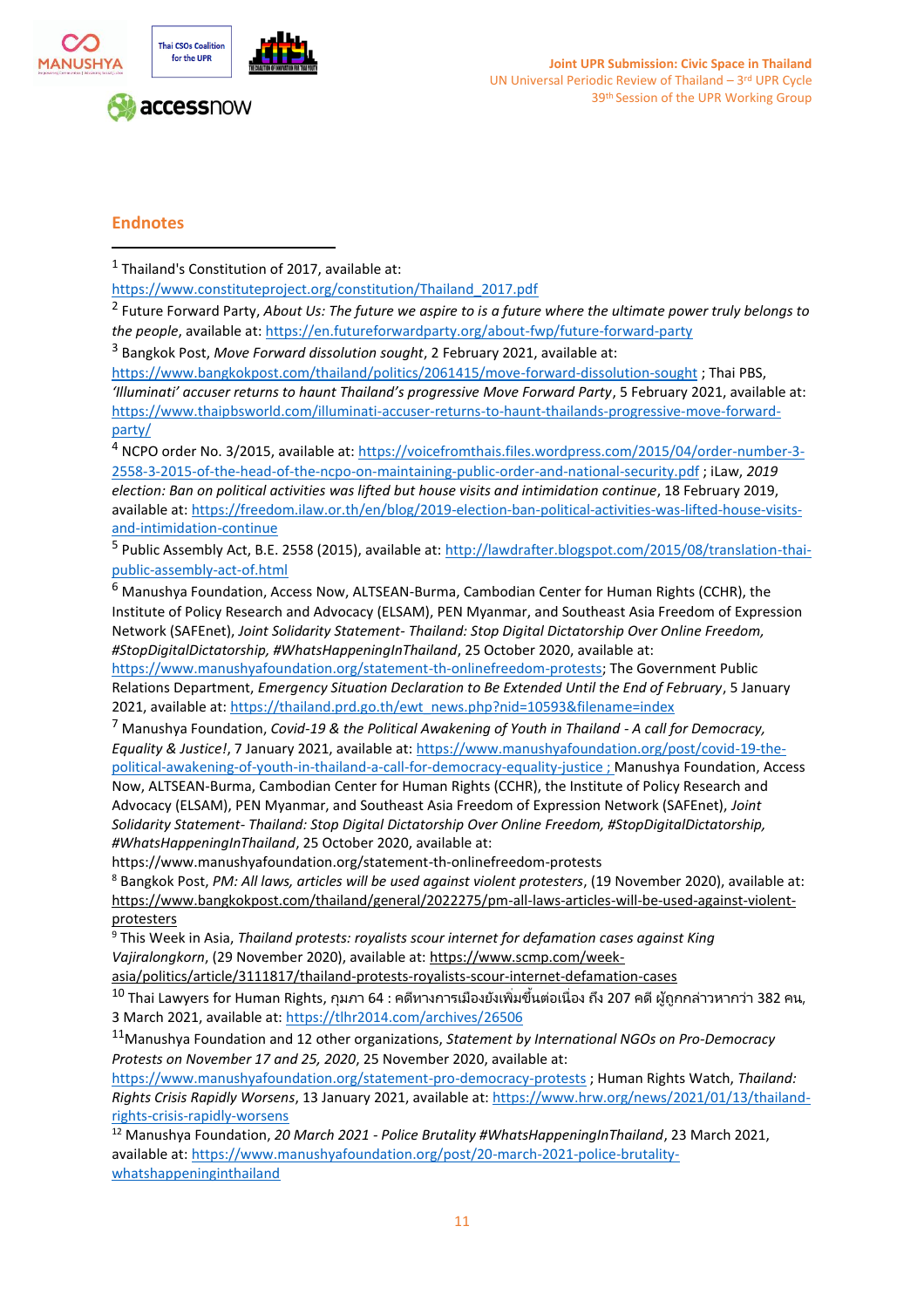

<sup>13</sup> Manushya Foundation, *20 March 2021 - Police Brutality #WhatsHappeningInThailand*, 23 March 2021, available at[: https://www.manushyafoundation.org/post/20-march-2021-police-brutality](https://www.manushyafoundation.org/post/20-march-2021-police-brutality-whatshappeninginthailand)[whatshappeninginthailand](https://www.manushyafoundation.org/post/20-march-2021-police-brutality-whatshappeninginthailand)

<sup>14</sup> Manushya Foundation and 12 other organizations, *Statement by International NGOs on Pro-Democracy Protests on November 17 and 25, 2020*, 25 November 2020, available at:

<https://www.manushyafoundation.org/statement-pro-democracy-protests> ; Manushya Foundation, *Police Violence - 16 October 2020*, 17 October 2020, available at: [https://www.manushyafoundation.org/post/police](https://www.manushyafoundation.org/post/police-violence-16-october-2020)[violence-16-october-2020](https://www.manushyafoundation.org/post/police-violence-16-october-2020)

<sup>15</sup> United Nations, *Statement of Spokesperson for the UN High Commissioner for Human Rights on Thailand: charges under Article 112, including against 16 year old child*, 18 December 2020, available at:

[https://thailand.un.org/en/105781-statement-spokesperson-un-high-commissioner-human-rights-thailand](https://thailand.un.org/en/105781-statement-spokesperson-un-high-commissioner-human-rights-thailand-charges-under-article-112)[charges-under-article-112](https://thailand.un.org/en/105781-statement-spokesperson-un-high-commissioner-human-rights-thailand-charges-under-article-112) ; UN News, *Thailand: UN rights office deeply troubled by treason charges for protestors*, 18 December 2020, available at[: https://news.un.org/en/story/2020/12/1080382](https://news.un.org/en/story/2020/12/1080382) ; CTN News, *16- Year Old Boy Charged for Speaking Out Against Thailand's Monarchy*, 19 December 2020, available at: [https://www.chiangraitimes.com/crime-chiang-rai-thailand/16-year-old-boy-charged-for-speaking-out](https://www.chiangraitimes.com/crime-chiang-rai-thailand/16-year-old-boy-charged-for-speaking-out-against-thailands-monarchy/)[against-thailands-monarchy/](https://www.chiangraitimes.com/crime-chiang-rai-thailand/16-year-old-boy-charged-for-speaking-out-against-thailands-monarchy/); May Wong, Tweets, 17 December 2020, available at:

<https://twitter.com/MayWongCNA/status/1339414273773035521?s=20>

<sup>16</sup> Please see details of their charges and names through the following links. Manushya Foundation, *20 March 2021 - Police Brutality #WhatsHappeningInThailand*, 23 March 2021, available at:

<https://www.manushyafoundation.org/post/20-march-2021-police-brutality-whatshappeninginthailand> ; Thai Lawyers for Human Rights, ประมวลสถานการณ์สลายชุมนุม #ม็อบ20มีนา กลุ่ม REDEM

และแนวร่วมเผชิญทั้งแก๊สน้ำตาและกระสุนยาง ก่อนถูกจับ 32 ราย, 21 March 2021, available at:

[https://tlhr2014.com/archives/27222?fbclid=IwAR0Tv5oJkb9M4efvRrI3IRoA9P2MWL6bYB8YKMOQGxG5yVbE](https://tlhr2014.com/archives/27222?fbclid=IwAR0Tv5oJkb9M4efvRrI3IRoA9P2MWL6bYB8YKMOQGxG5yVbEXi_y83sEEKI)

[Xi\\_y83sEEKI](https://tlhr2014.com/archives/27222?fbclid=IwAR0Tv5oJkb9M4efvRrI3IRoA9P2MWL6bYB8YKMOQGxG5yVbEXi_y83sEEKI) ; Amnesty International Thailand, *THAILAND: Children's Rights Must be Protected*, 23 March 2021, available at[: https://www.amnesty.or.th/en/latest/news/896](https://www.amnesty.or.th/en/latest/news/896)

<sup>17</sup> Amnesty International Thailand, *THAILAND: Children's Rights Must be Protected*, 23 March 2021, available at:<https://www.amnesty.or.th/en/latest/news/896>

18 Convention on the Rights of the Child, available at:

<https://www.ohchr.org/en/professionalinterest/pages/crc.aspx> ; Manushya Foundation, *20 March 2021 - Police Brutality #WhatsHappeningInThailand*, 23 March 2021, available at:

<https://www.manushyafoundation.org/post/20-march-2021-police-brutality-whatshappeninginthailand> <sup>19</sup> Thailand's Constitution of 2017, available at:

[https://www.constituteproject.org/constitution/Thailand\\_2017.pdf](https://www.constituteproject.org/constitution/Thailand_2017.pdf)

<sup>20</sup> Among the 76 individuals charged under section 112 in 66 cases: 27 cases were filed by citizens, 5 cases were filed by the Ministry of Digital Economy and Society, 34 cases were filed by the police, with 4 of the accused being under 18-years old. See: Thai Lawyers for Human Rights, สถิติผู้ถูกดำเนินคดีมาตรา 112 "หมิ่นประมาทกษัตริย์" ปี 2563-64, (16 December 2020), available at[: https://tlhr2014.com/archives/23983](https://tlhr2014.com/archives/23983)

<sup>21</sup> Penal Code B.E. 2499 (1956),

available at[: http://un-act.org/wp-content/uploads/2015/11/Criminal-Code-B.E.-2499-1956.pdf](http://un-act.org/wp-content/uploads/2015/11/Criminal-Code-B.E.-2499-1956.pdf)

<sup>22</sup> Emergency Decree on Public Administration in Emergency Situations (2005), [http://www.nsc.go.th/wp](http://www.nsc.go.th/wp-content/uploads/2018/08/translation-2.pdf)[content/uploads/2018/08/translation-2.pdf](http://www.nsc.go.th/wp-content/uploads/2018/08/translation-2.pdf) ; Manushya Foundation, Access Now, ALTSEAN-Burma, Cambodian Center for Human Rights (CCHR), the Institute of Policy Research and Advocacy (ELSAM), PEN Myanmar, and Southeast Asia Freedom of Expression Network (SAFEnet) , *Joint Solidarity Statement – Thailand: Stop Digital Dictatorship over Online Freedom*, 25 October 2020, available at[: https://a9e7bfc1-cab8-](https://a9e7bfc1-cab8-4cb9-9c9e-dc0cee58a9bd.filesusr.com/ugd/a0db76_a6ec0138949847db996260c8308b0c0b.pdf) [4cb9-9c9e-dc0cee58a9bd.filesusr.com/ugd/a0db76\\_a6ec0138949847db996260c8308b0c0b.pdf](https://a9e7bfc1-cab8-4cb9-9c9e-dc0cee58a9bd.filesusr.com/ugd/a0db76_a6ec0138949847db996260c8308b0c0b.pdf)

<sup>23</sup> Broadcasting and Television Business Act B.E.2551 (2008), available at:

[http://web.krisdika.go.th/data/outsitedata/outsite21/file/Broadcasting\\_and\\_Television\\_Businesses\\_Act\\_BE\\_2](http://web.krisdika.go.th/data/outsitedata/outsite21/file/Broadcasting_and_Television_Businesses_Act_BE_2551_(2008).pdf) [551\\_\(2008\).pdf](http://web.krisdika.go.th/data/outsitedata/outsite21/file/Broadcasting_and_Television_Businesses_Act_BE_2551_(2008).pdf)

<sup>24</sup> Freedom House, *Freedom on the Net: Thailand 2020*, 2020, available at:

<https://freedomhouse.org/country/thailand/freedom-net/2020> ; Chorsaard Media, *The Promotion of Media Ethics and Professional Standards Bill*, 23 January 2020, available at:

[https://www.chorsaard.or.th/content/30219/](https://www.chorsaard.or.th/content/30219/%E0%B8%A3%E0%B9%88%E0%B8%B2%E0%B8%87%E0%B8%9E%E0%B8%A3%E0%B8%B0%E0%B8%A3%E0%B8%B2%E0%B8%8A%E0%B8%9A%E0%B8%B1%E0%B8%8D%E0%B8%8D%E0%B8%B1%E0%B8%95%E0%B8%B4%E0%B8%81%E0%B8%B2%E0%B8%A3%E0%B8%84%E0%B8%B8%E0%B9%89%E0%B8%A1%E0%B8%84%E0%B8%A3%E0%B8%AD%E0%B8%87%E0%B8%AA%E0%B8%B4%E0%B8%97%E0%B8%98%E0%B8%B4%E0%B9%80%E0%B8%AA%E0%B8%A3%E0%B8%B5%E0%B8%A0%E0%B8%B2%E0%B8%9E-%E0%B8%AA%E0%B9%88%E0%B8%87%E0%B9%80%E0%B8%AA%E0%B8%A3%E0%B8%B4%E0%B8%A1%E0%B8%88%E0%B8%A3%E0%B8%B4%E0%B8%A2%E0%B8%98%E0%B8%A3%E0%B8%A3%E0%B8%A1%E0%B9%81%E0%B8%A5%E0%B8%B0%E0%B8%A1%E0%B8%B2%E0%B8%95%E0%B8%A3%E0%B8%90%E0%B8%B2%E0%B8%99%E0%B8%A7%E0%B8%B4%E0%B8%8A%E0%B8%B2%E0%B8%8A%E0%B8%B5%E0%B8%9E%E0%B8%AA%E0%B8%B7%E0%B9%88%E0%B8%AD%E0%B8%A1%E0%B8%A7%E0%B8%A5%E0%B8%8A%E0%B8%99-%E0%B8%9E%E0%B8%A8-)[ร่างพระราชบัญญัติการคุ้มครองสิทธิเสรีภาพ](https://www.chorsaard.or.th/content/30219/%E0%B8%A3%E0%B9%88%E0%B8%B2%E0%B8%87%E0%B8%9E%E0%B8%A3%E0%B8%B0%E0%B8%A3%E0%B8%B2%E0%B8%8A%E0%B8%9A%E0%B8%B1%E0%B8%8D%E0%B8%8D%E0%B8%B1%E0%B8%95%E0%B8%B4%E0%B8%81%E0%B8%B2%E0%B8%A3%E0%B8%84%E0%B8%B8%E0%B9%89%E0%B8%A1%E0%B8%84%E0%B8%A3%E0%B8%AD%E0%B8%87%E0%B8%AA%E0%B8%B4%E0%B8%97%E0%B8%98%E0%B8%B4%E0%B9%80%E0%B8%AA%E0%B8%A3%E0%B8%B5%E0%B8%A0%E0%B8%B2%E0%B8%9E-%E0%B8%AA%E0%B9%88%E0%B8%87%E0%B9%80%E0%B8%AA%E0%B8%A3%E0%B8%B4%E0%B8%A1%E0%B8%88%E0%B8%A3%E0%B8%B4%E0%B8%A2%E0%B8%98%E0%B8%A3%E0%B8%A3%E0%B8%A1%E0%B9%81%E0%B8%A5%E0%B8%B0%E0%B8%A1%E0%B8%B2%E0%B8%95%E0%B8%A3%E0%B8%90%E0%B8%B2%E0%B8%99%E0%B8%A7%E0%B8%B4%E0%B8%8A%E0%B8%B2%E0%B8%8A%E0%B8%B5%E0%B8%9E%E0%B8%AA%E0%B8%B7%E0%B9%88%E0%B8%AD%E0%B8%A1%E0%B8%A7%E0%B8%A5%E0%B8%8A%E0%B8%99-%E0%B8%9E%E0%B8%A8-)[-](https://www.chorsaard.or.th/content/30219/%E0%B8%A3%E0%B9%88%E0%B8%B2%E0%B8%87%E0%B8%9E%E0%B8%A3%E0%B8%B0%E0%B8%A3%E0%B8%B2%E0%B8%8A%E0%B8%9A%E0%B8%B1%E0%B8%8D%E0%B8%8D%E0%B8%B1%E0%B8%95%E0%B8%B4%E0%B8%81%E0%B8%B2%E0%B8%A3%E0%B8%84%E0%B8%B8%E0%B9%89%E0%B8%A1%E0%B8%84%E0%B8%A3%E0%B8%AD%E0%B8%87%E0%B8%AA%E0%B8%B4%E0%B8%97%E0%B8%98%E0%B8%B4%E0%B9%80%E0%B8%AA%E0%B8%A3%E0%B8%B5%E0%B8%A0%E0%B8%B2%E0%B8%9E-%E0%B8%AA%E0%B9%88%E0%B8%87%E0%B9%80%E0%B8%AA%E0%B8%A3%E0%B8%B4%E0%B8%A1%E0%B8%88%E0%B8%A3%E0%B8%B4%E0%B8%A2%E0%B8%98%E0%B8%A3%E0%B8%A3%E0%B8%A1%E0%B9%81%E0%B8%A5%E0%B8%B0%E0%B8%A1%E0%B8%B2%E0%B8%95%E0%B8%A3%E0%B8%90%E0%B8%B2%E0%B8%99%E0%B8%A7%E0%B8%B4%E0%B8%8A%E0%B8%B2%E0%B8%8A%E0%B8%B5%E0%B8%9E%E0%B8%AA%E0%B8%B7%E0%B9%88%E0%B8%AD%E0%B8%A1%E0%B8%A7%E0%B8%A5%E0%B8%8A%E0%B8%99-%E0%B8%9E%E0%B8%A8-)[ส่งเสริมจริยธรรมและมาตรฐานวิชาชีพสื่อมวลชน](https://www.chorsaard.or.th/content/30219/%E0%B8%A3%E0%B9%88%E0%B8%B2%E0%B8%87%E0%B8%9E%E0%B8%A3%E0%B8%B0%E0%B8%A3%E0%B8%B2%E0%B8%8A%E0%B8%9A%E0%B8%B1%E0%B8%8D%E0%B8%8D%E0%B8%B1%E0%B8%95%E0%B8%B4%E0%B8%81%E0%B8%B2%E0%B8%A3%E0%B8%84%E0%B8%B8%E0%B9%89%E0%B8%A1%E0%B8%84%E0%B8%A3%E0%B8%AD%E0%B8%87%E0%B8%AA%E0%B8%B4%E0%B8%97%E0%B8%98%E0%B8%B4%E0%B9%80%E0%B8%AA%E0%B8%A3%E0%B8%B5%E0%B8%A0%E0%B8%B2%E0%B8%9E-%E0%B8%AA%E0%B9%88%E0%B8%87%E0%B9%80%E0%B8%AA%E0%B8%A3%E0%B8%B4%E0%B8%A1%E0%B8%88%E0%B8%A3%E0%B8%B4%E0%B8%A2%E0%B8%98%E0%B8%A3%E0%B8%A3%E0%B8%A1%E0%B9%81%E0%B8%A5%E0%B8%B0%E0%B8%A1%E0%B8%B2%E0%B8%95%E0%B8%A3%E0%B8%90%E0%B8%B2%E0%B8%99%E0%B8%A7%E0%B8%B4%E0%B8%8A%E0%B8%B2%E0%B8%8A%E0%B8%B5%E0%B8%9E%E0%B8%AA%E0%B8%B7%E0%B9%88%E0%B8%AD%E0%B8%A1%E0%B8%A7%E0%B8%A5%E0%B8%8A%E0%B8%99-%E0%B8%9E%E0%B8%A8-)[-](https://www.chorsaard.or.th/content/30219/%E0%B8%A3%E0%B9%88%E0%B8%B2%E0%B8%87%E0%B8%9E%E0%B8%A3%E0%B8%B0%E0%B8%A3%E0%B8%B2%E0%B8%8A%E0%B8%9A%E0%B8%B1%E0%B8%8D%E0%B8%8D%E0%B8%B1%E0%B8%95%E0%B8%B4%E0%B8%81%E0%B8%B2%E0%B8%A3%E0%B8%84%E0%B8%B8%E0%B9%89%E0%B8%A1%E0%B8%84%E0%B8%A3%E0%B8%AD%E0%B8%87%E0%B8%AA%E0%B8%B4%E0%B8%97%E0%B8%98%E0%B8%B4%E0%B9%80%E0%B8%AA%E0%B8%A3%E0%B8%B5%E0%B8%A0%E0%B8%B2%E0%B8%9E-%E0%B8%AA%E0%B9%88%E0%B8%87%E0%B9%80%E0%B8%AA%E0%B8%A3%E0%B8%B4%E0%B8%A1%E0%B8%88%E0%B8%A3%E0%B8%B4%E0%B8%A2%E0%B8%98%E0%B8%A3%E0%B8%A3%E0%B8%A1%E0%B9%81%E0%B8%A5%E0%B8%B0%E0%B8%A1%E0%B8%B2%E0%B8%95%E0%B8%A3%E0%B8%90%E0%B8%B2%E0%B8%99%E0%B8%A7%E0%B8%B4%E0%B8%8A%E0%B8%B2%E0%B8%8A%E0%B8%B5%E0%B8%9E%E0%B8%AA%E0%B8%B7%E0%B9%88%E0%B8%AD%E0%B8%A1%E0%B8%A7%E0%B8%A5%E0%B8%8A%E0%B8%99-%E0%B8%9E%E0%B8%A8-)[พศ](https://www.chorsaard.or.th/content/30219/%E0%B8%A3%E0%B9%88%E0%B8%B2%E0%B8%87%E0%B8%9E%E0%B8%A3%E0%B8%B0%E0%B8%A3%E0%B8%B2%E0%B8%8A%E0%B8%9A%E0%B8%B1%E0%B8%8D%E0%B8%8D%E0%B8%B1%E0%B8%95%E0%B8%B4%E0%B8%81%E0%B8%B2%E0%B8%A3%E0%B8%84%E0%B8%B8%E0%B9%89%E0%B8%A1%E0%B8%84%E0%B8%A3%E0%B8%AD%E0%B8%87%E0%B8%AA%E0%B8%B4%E0%B8%97%E0%B8%98%E0%B8%B4%E0%B9%80%E0%B8%AA%E0%B8%A3%E0%B8%B5%E0%B8%A0%E0%B8%B2%E0%B8%9E-%E0%B8%AA%E0%B9%88%E0%B8%87%E0%B9%80%E0%B8%AA%E0%B8%A3%E0%B8%B4%E0%B8%A1%E0%B8%88%E0%B8%A3%E0%B8%B4%E0%B8%A2%E0%B8%98%E0%B8%A3%E0%B8%A3%E0%B8%A1%E0%B9%81%E0%B8%A5%E0%B8%B0%E0%B8%A1%E0%B8%B2%E0%B8%95%E0%B8%A3%E0%B8%90%E0%B8%B2%E0%B8%99%E0%B8%A7%E0%B8%B4%E0%B8%8A%E0%B8%B2%E0%B8%8A%E0%B8%B5%E0%B8%9E%E0%B8%AA%E0%B8%B7%E0%B9%88%E0%B8%AD%E0%B8%A1%E0%B8%A7%E0%B8%A5%E0%B8%8A%E0%B8%99-%E0%B8%9E%E0%B8%A8-)[-](https://www.chorsaard.or.th/content/30219/%E0%B8%A3%E0%B9%88%E0%B8%B2%E0%B8%87%E0%B8%9E%E0%B8%A3%E0%B8%B0%E0%B8%A3%E0%B8%B2%E0%B8%8A%E0%B8%9A%E0%B8%B1%E0%B8%8D%E0%B8%8D%E0%B8%B1%E0%B8%95%E0%B8%B4%E0%B8%81%E0%B8%B2%E0%B8%A3%E0%B8%84%E0%B8%B8%E0%B9%89%E0%B8%A1%E0%B8%84%E0%B8%A3%E0%B8%AD%E0%B8%87%E0%B8%AA%E0%B8%B4%E0%B8%97%E0%B8%98%E0%B8%B4%E0%B9%80%E0%B8%AA%E0%B8%A3%E0%B8%B5%E0%B8%A0%E0%B8%B2%E0%B8%9E-%E0%B8%AA%E0%B9%88%E0%B8%87%E0%B9%80%E0%B8%AA%E0%B8%A3%E0%B8%B4%E0%B8%A1%E0%B8%88%E0%B8%A3%E0%B8%B4%E0%B8%A2%E0%B8%98%E0%B8%A3%E0%B8%A3%E0%B8%A1%E0%B9%81%E0%B8%A5%E0%B8%B0%E0%B8%A1%E0%B8%B2%E0%B8%95%E0%B8%A3%E0%B8%90%E0%B8%B2%E0%B8%99%E0%B8%A7%E0%B8%B4%E0%B8%8A%E0%B8%B2%E0%B8%8A%E0%B8%B5%E0%B8%9E%E0%B8%AA%E0%B8%B7%E0%B9%88%E0%B8%AD%E0%B8%A1%E0%B8%A7%E0%B8%A5%E0%B8%8A%E0%B8%99-%E0%B8%9E%E0%B8%A8-)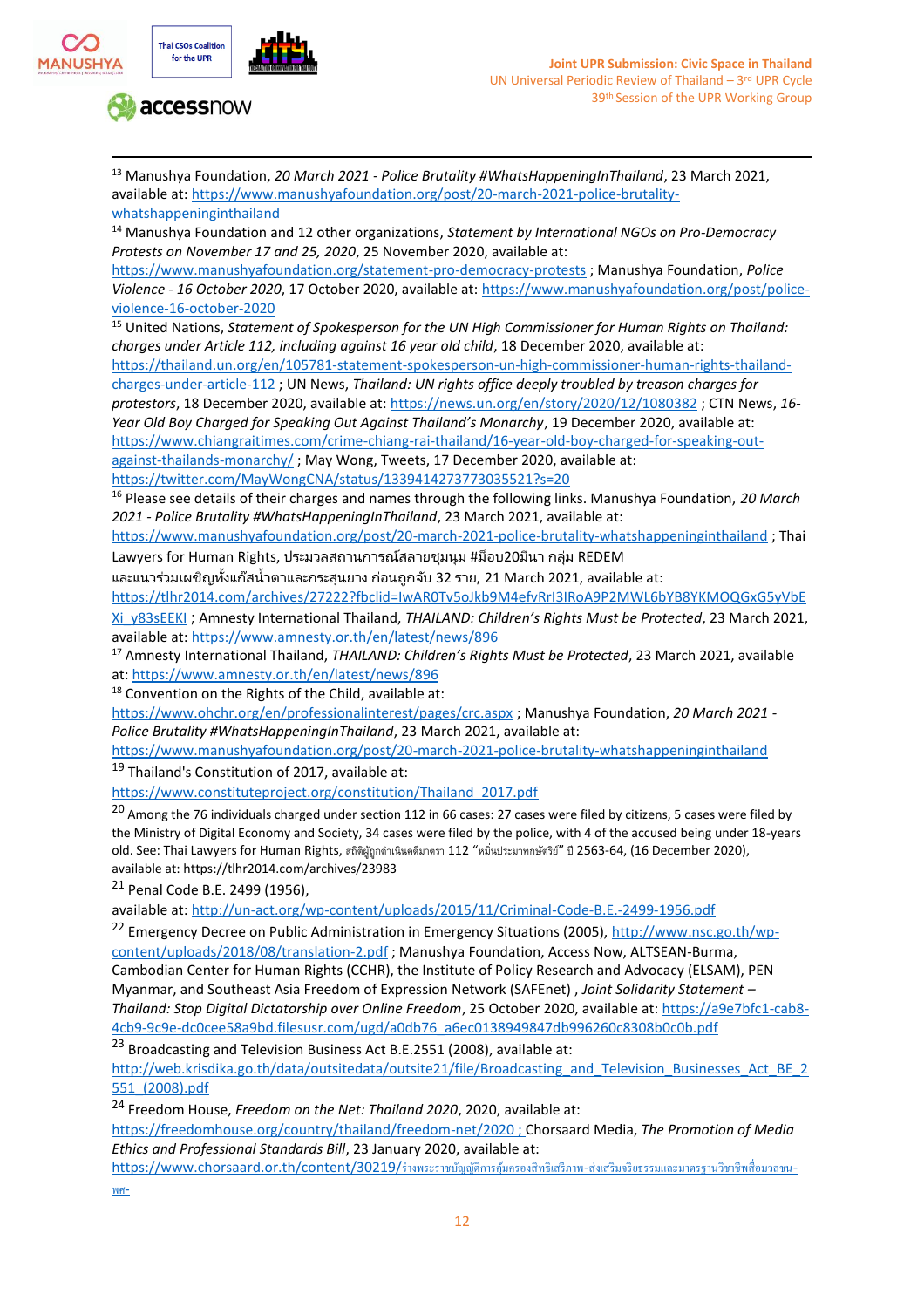

<sup>25</sup> Freedom House, *Freedom on the Net: Thailand 2020*, 2020, available at: <https://freedomhouse.org/country/thailand/freedom-net/2020>

<sup>26</sup> Prachatai English, *Deep fears within the media surface as people openly discuss the monarchy*, 14 August 2020, available at[: https://prachatai.com/english/node/8721](https://prachatai.com/english/node/8721) 

<sup>27</sup> Manushya Foundation, *Prayuth's Digital Dictatorship with Online Freedom under Attack,* 19 October 2020, available at[: https://www.manushyafoundation.org/post/prayut-s-digital-dictatorship-with-online-freedom](https://www.manushyafoundation.org/post/prayut-s-digital-dictatorship-with-online-freedom-under-attack)[under-attack](https://www.manushyafoundation.org/post/prayut-s-digital-dictatorship-with-online-freedom-under-attack)

<sup>28</sup> Manushya Foundation, Access Now, ALTSEAN-Burma, Cambodian Center for Human Rights (CCHR), the Institute of Policy Research and Advocacy (ELSAM), PEN Myanmar, and Southeast Asia Freedom of Expression Network (SAFEnet), *Joint Solidarity Statement- Thailand: Stop Digital Dictatorship Over Online Freedom, #StopDigitalDictatorship, #WhatsHappeningInThailand*, (25 October 2020), available at: <https://www.manushyafoundation.org/statement-th-onlinefreedom-protests>

<sup>29</sup> Computer Crime Act B.E. 2560 (2017), available at:

[http://web.krisdika.go.th/data//document/ext809/809777\\_0001.pdf](http://web.krisdika.go.th/data/document/ext809/809777_0001.pdf) 

<sup>30</sup> From 24 November 2020 to 10 March 2021, legal non-governmental organization, the Thai Lawyers for Human Rights (TLHR) documented at least 63 individuals in 51 lawsuits – including minors and university students – who were charged under Article 112 for involvement in protest and speech against monarchy. Please see more information below. Thai Lawyers for Human Rights, *The Number of Prosecutions under "Lèse Majesté" in 2020-2021*, 10 March 2021, available at[: https://tlhr2014.com/en/archives/24103](https://tlhr2014.com/en/archives/24103)

<sup>31</sup> Thai Lawyers for Human Rights, *2020: The Year of Protests, Ceiling Breaking, and Political Lawsuits*, 12 January 2021, available at:<https://tlhr2014.com/en/archives/24956> ; Prachatai English, *Netizen faces new charges and up to 40 years in jail over tweets on royalty*, 11 June 2020, available at: <https://prachatai.com/english/node/8582>

<sup>32</sup> Khaosod, *Activist Arrested, Accused of Making Threats to Monarchy*, 8 October 2019, available at: [https://www.khaosodenglish.com/politics/2019/10/08/activist-arrested-accused-of-making-threats-to](https://www.khaosodenglish.com/politics/2019/10/08/activist-arrested-accused-of-making-threats-to-monarchy/)[monarchy/](https://www.khaosodenglish.com/politics/2019/10/08/activist-arrested-accused-of-making-threats-to-monarchy/) ; Aljazeera, *Thai pro-democracy activist faces prison over Facebook post*, 17 October 2019, available at: [https://www.aljazeera.com/news/2019/10/17/thai-pro-democracy-activist-faces-prison-over-facebook](https://www.aljazeera.com/news/2019/10/17/thai-pro-democracy-activist-faces-prison-over-facebook-post)[post](https://www.aljazeera.com/news/2019/10/17/thai-pro-democracy-activist-faces-prison-over-facebook-post)

<sup>33</sup> Thai Lawyers for Human Rights, *As if the NCPO Never Left: Six Years After the Coup and the Persistence of Human Rights Violations*, 22 May 2020, available at[: https://tlhr2014.com/en/archives/17808](https://tlhr2014.com/en/archives/17808)

<sup>34</sup> Manushya Foundation, *Internet is Not Free in Thailand - Manushya Report: Freedom on The Net 2020*, 14 October 2020, available at: [https://www.manushyafoundation.org/post/internet-is-not-free-in-thailand](https://www.manushyafoundation.org/post/internet-is-not-free-in-thailand-manushya-report-freedom-on-the-net-2020)[manushya-report-freedom-on-the-net-2020](https://www.manushyafoundation.org/post/internet-is-not-free-in-thailand-manushya-report-freedom-on-the-net-2020)

 $^{35}$  Matichon Online, รมว.ดีอีเอสเผย 1,887 ราย ละเมิดสถาบัน ดำเนินคดี ส่งหลักฐาน ตร.สรุปสำนวนส่งศาล, 1 November 2020, available at: https://www.matichon.co.th/politics/news\_2422367

<sup>36</sup> Manushya Foundation, *Prayut's Digital Dictatorship With Online Freedom Under Attack*, 19 October 2020, available at[: https://www.manushyafoundation.org/post/prayut-s-digital-dictatorship-with-online-freedom](https://www.manushyafoundation.org/post/prayut-s-digital-dictatorship-with-online-freedom-under-attack)[under-attack](https://www.manushyafoundation.org/post/prayut-s-digital-dictatorship-with-online-freedom-under-attack) ; BBC, *Thailand blocks Change.org as petition against king gains traction*, 16 October 2020, available at[: https://www.bbc.com/news/world-asia-54566767](https://www.bbc.com/news/world-asia-54566767)

<sup>37</sup> Manushya Foundation, Access Now, ALTSEAN-Burma, Cambodian Center for Human Rights (CCHR), the Institute of Policy Research and Advocacy (ELSAM), PEN Myanmar, and Southeast Asia Freedom of Expression Network (SAFEnet), *Joint Solidarity Statement- Thailand: Stop Digital Dictatorship Over Online Freedom, #StopDigitalDictatorship, #WhatsHappeningInThailand*, 25 October 2020, available at:

<https://www.manushyafoundation.org/statement-th-onlinefreedom-protests> ; INN News, LIVE!นายพุทธิพงษ์ ปุณณกันต์รมว.ดีอีเอส แจ้งความ ปอท, 23 September 2020, available at:

<https://www.youtube.com/watch?v=hBN64oSEaZs>; Please find more information in our UPR submission on digital rights

<sup>38</sup> Thai Lawyers for Human Rights, *TLHR Overall Situation in December 2020*, 18 January 2021, available at: <https://tlhr2014.com/en/archives/25213> ; New York Times, *A Feared Law to Protect the Monarchy Returns Amid Thailand's Protests*, 25 November 2020, available at:

<https://www.nytimes.com/2020/11/25/world/asia/thailand-protest-lese-majeste-monarchy.html>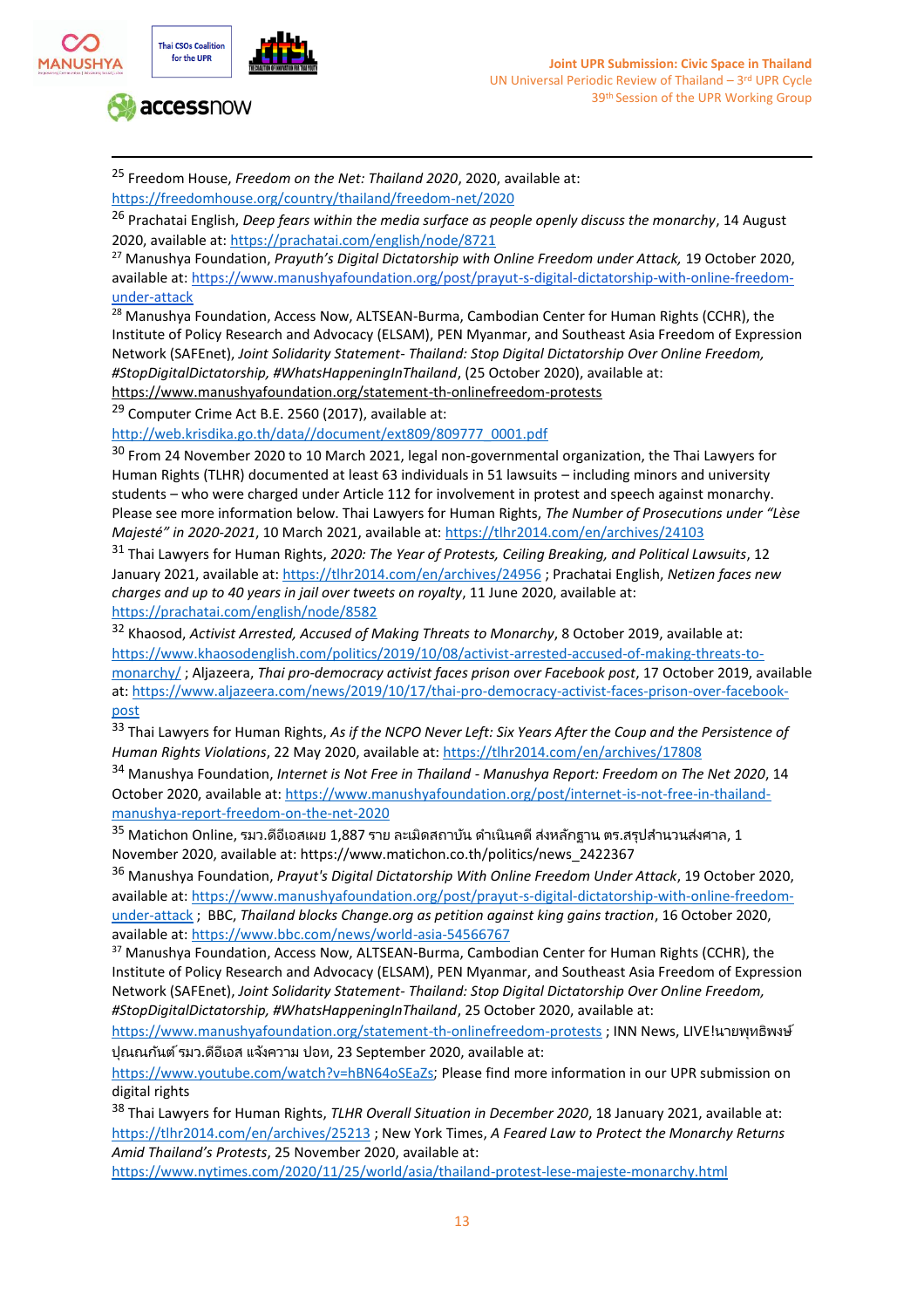



<sup>39</sup> Thai Lawyers for Human Rights, *The Number of Prosecutions under "Lèse Majesté" in 2020-2021*, 10 March 2021, available at[: https://tlhr2014.com/en/archives/24103](https://tlhr2014.com/en/archives/24103)

<sup>40</sup> Thai Lawyers for Human Rights, *"This imprisonment is unjust": Reflections from the defense lawyer on the day four people were denied bail*, 9 March 2021, available at[: https://tlhr2014.com/en/archives/26720](https://tlhr2014.com/en/archives/26720) <sup>41</sup> Bangkok Post, *'Penguin' vows hunger strike in protest*, 15 March 2021, available at:

<https://www.bangkokpost.com/thailand/politics/2084043/penguin-vows-hunger-strike-in-protest> ; Prachatai, *"But the truth is the truth": Parit Chiwarak's statement to the judges,* 16 March 2021, available at:

<https://prachatai.com/english/node/9127> ; Thai PBS, *Remanded Ratsadon leader "Penguin" given 15-days detention for contempt of court*, 22 March 2021, available at: [https://www.thaipbsworld.com/remanded](https://www.thaipbsworld.com/remanded-ratsadon-leader-penguin-given-15-days-detention-for-contempt-of-court/)[ratsadon-leader-penguin-given-15-days-detention-for-contempt-of-court/](https://www.thaipbsworld.com/remanded-ratsadon-leader-penguin-given-15-days-detention-for-contempt-of-court/)

<sup>42</sup> Fortify Rights, *Thailand: Drop Lawsuit by Chicken Company Against Three Women Human Rights Defenders*, 23 November 2020, available at:<https://www.fortifyrights.org/tha-inv-2020-11-23/>

<sup>43</sup> Front Line Defenders, *Ongoing judicial harassment of Angkhana Neelapaijit*, available at: <https://www.frontlinedefenders.org/en/case/ongoing-judicial-harassment-angkhana-neelapaijit>

<sup>44</sup> FIDH, **Thailand: Dismissal of the cases against Mr. Nan Win and Ms. Sutharee Wannasiri***,* 9 June 2020, available at: [https://www.fidh.org/en/issues/human-rights-defenders/thailand-dismissal-of-the-cases-against](https://www.fidh.org/en/issues/human-rights-defenders/thailand-dismissal-of-the-cases-against-mr-nan-win-and-ms-sutharee)[mr-nan-win-and-ms-sutharee](https://www.fidh.org/en/issues/human-rights-defenders/thailand-dismissal-of-the-cases-against-mr-nan-win-and-ms-sutharee)

<sup>45</sup> iLaw, Prasithchai: *CCA case for commenting on Coal Power Plant project*, available at: <https://freedom.ilaw.or.th/en/case/807>

<sup>46</sup> Civil Rights Defenders, *Thailand's Facial Recognition policy in the Deep South raises serious human rights concerns*, 18 June 2020, available at: [https://crd.org/2020/06/18/thailands-facial-recognition-policy-in-the](https://crd.org/2020/06/18/thailands-facial-recognition-policy-in-the-deep-south-raises-serious-human-rights-concerns/?fbclid=IwAR1Iz5MOg6bSJWNZDpgHFophWOvuJhVcJzibGTUEkSSpulAgZ8o7srKSE3c)[deep-south-raises-serious-human-rights-](https://crd.org/2020/06/18/thailands-facial-recognition-policy-in-the-deep-south-raises-serious-human-rights-concerns/?fbclid=IwAR1Iz5MOg6bSJWNZDpgHFophWOvuJhVcJzibGTUEkSSpulAgZ8o7srKSE3c)

[concerns/?fbclid=IwAR1Iz5MOg6bSJWNZDpgHFophWOvuJhVcJzibGTUEkSSpulAgZ8o7srKSE3c](https://crd.org/2020/06/18/thailands-facial-recognition-policy-in-the-deep-south-raises-serious-human-rights-concerns/?fbclid=IwAR1Iz5MOg6bSJWNZDpgHFophWOvuJhVcJzibGTUEkSSpulAgZ8o7srKSE3c) ; Prachatai, *PM says royal mercy stopped use of lèse majesté law*, 16 June 2020, available at: <https://prachatai.com/english/node/8592>

<sup>47</sup> Prachatai English, *Community based WHRD visited by police officer after publicly demanding Emergency Decree to be revoked*, 29 May 2020,<https://prachatai.com/english/node/8551> ; Freedom House, *Freedom on the Net: Thailand 2020*, 2020, available at:<https://freedomhouse.org/country/thailand/freedom-net/2020>

<sup>48</sup> Thai Lawyers for Human Rights, *TLHR Overall Situation in May 2020*, 18 June 2020, available at: [https://tlhr2014.com/en/archives/18582?lang=en;](https://tlhr2014.com/en/archives/18582?lang=en) Prachatai English, *Indigenous woman human rights defender visited by military officer after protest against the alleged violence by forest authorities*, 12 May 2020, available at[: https://prachatai.com/english/node/8510](https://prachatai.com/english/node/8510)

<sup>49</sup> Manushya Foundation, *Free Youth & Pro-Democracy Leaders' Twitter Accounts Suspended*, (8 November 2020), available at:<https://www.manushyafoundation.org/post/free-youth-pro-democracy-leaders-twitter-accounts-suspended> ; Australian Institute of International Affairs, *Are The Thai Army's Information Operations Self-Defeating?*, available at: https://www.internationalaffairs.org.au/australianoutlook/are-the-thai-armys-information-operations-self-defeating/

<sup>50</sup> Facebook, *Removing Coordinated Inauthentic Behavior in Thailand, Russia, Ukraine and Honduras*, (25 July 2019), available at[: https://about.fb.com/news/2019/07/removing-cib-thailand-russia-ukraine-honduras/](https://about.fb.com/news/2019/07/removing-cib-thailand-russia-ukraine-honduras/)

<sup>51</sup> Facebook, *February 2021 Coordinated Inauthentic Behavior Report*, (3 March 2021), available at: <https://about.fb.com/news/2021/03/february-2021-coordinated-inauthentic-behavior-report/>

<sup>52</sup> Nikkei, *Twitter bans 926 accounts linked to Thai military manipulation*, (9 October 2020), available at: <https://asia.nikkei.com/Politics/Turbulent-Thailand/Twitter-bans-926-accounts-linked-to-Thai-military-manipulation> <sup>53</sup> BBC, *Mutilated Thai bodies on Mekong shore are activist's aides*, 22 January 2019, available at:

<https://www.bbc.com/news/world-asia-46965839> ; Bangkok Post, *Solve Mekong killings case*, 25 January 2019, available at[: https://www.bangkokpost.com/opinion/opinion/1617442/solve-mekong-killings-case](https://www.bangkokpost.com/opinion/opinion/1617442/solve-mekong-killings-case)

<sup>54</sup> The Guardian, *Thai activists accused of insulting monarchy 'disappear' in Vietnam*, 10 May 2019, available at: [https://www.theguardian.com/world/2019/may/10/thai-activists-accused-of-insulting-monarchy](https://www.theguardian.com/world/2019/may/10/thai-activists-accused-of-insulting-monarchy-disappear-in-vietnam)[disappear-in-vietnam](https://www.theguardian.com/world/2019/may/10/thai-activists-accused-of-insulting-monarchy-disappear-in-vietnam) ; Reuters, *Three Thais accused of insulting king have disappeared – rights groups*, 10 May 2019, available at[: https://uk.reuters.com/article/thailand-rights/three-thais-accused-of-insulting-king-have-](https://uk.reuters.com/article/thailand-rights/three-thais-accused-of-insulting-king-have-disappeared-rights-groups-idUKL3N22M10H)

[disappeared-rights-groups-idUKL3N22M10H](https://uk.reuters.com/article/thailand-rights/three-thais-accused-of-insulting-king-have-disappeared-rights-groups-idUKL3N22M10H)

<sup>55</sup> Prachatai English, *UN gives Cambodian govt 2 weeks to investigate Wanchalearm's disappearance*, 11 June 2020, available at[: https://prachatai.com/english/node/8583](https://prachatai.com/english/node/8583) ; Reuters, *Cambodia to investigate kidnapping*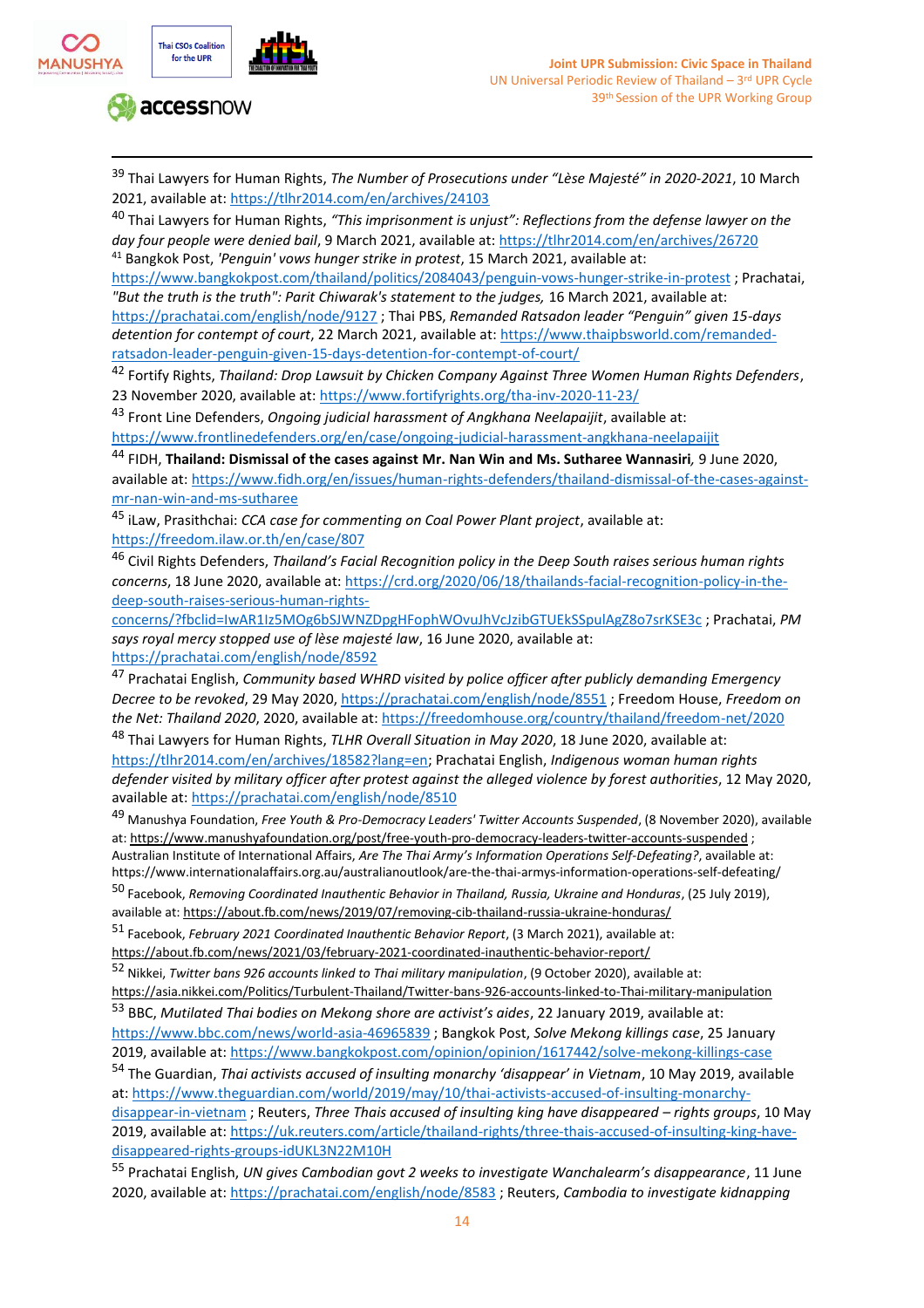

*exiled Thai activist*, 9 June 2020, available at: [https://www.reuters.com/article/us-cambodia-thailand](https://www.reuters.com/article/us-cambodia-thailand-disappearance/cambodia-to-investigate-kidnapping-of-exiled-thai-activist-idUSKBN23G1DK)[disappearance/cambodia-to-investigate-kidnapping-of-exiled-thai-activist-idUSKBN23G1DK](https://www.reuters.com/article/us-cambodia-thailand-disappearance/cambodia-to-investigate-kidnapping-of-exiled-thai-activist-idUSKBN23G1DK)

<sup>56</sup> OHCHR*, Joint Letter from the Special Rapporteur on the rights of indigenous peoples; the Working Group on Enforced or Involuntary Disappearances; the Special Rapporteur on the issue of human rights obligations relating to the enjoyment of a safe, clean, healthy and sustainable environment; and the Special Rapporteur on the situation of human rights defenders to IUCN World Heritage Panel members*, AL OTH 22/2020, 21 April 2020, available at:

<https://spcommreports.ohchr.org/TMResultsBase/DownLoadPublicCommunicationFile?gId=25163> ; Bangkok Post, *DSI moves to reopen 'Billy' case*, 12 August 2020, available at:

<https://www.bangkokpost.com/thailand/general/1966671/dsi-moves-to-reopen-billy-case>

<sup>57</sup> Bangkok Post, *'Ja New' assaulted again, sent to ICU*, 28 June 2019, available at:

<https://www.bangkokpost.com/thailand/politics/1703660/ja-new-assaulted-again-sent-to-icu> ; Human Rights Watch, *Thailand: 3 Junta Critics Assaulted in Past Month*, 10 May 2019, available at:

<https://www.hrw.org/news/2019/06/04/thailand-3-junta-critics-assaulted-past-month> ; Prachatai, *Thailand:* 

*Repeated Attacks on Prominent Activist*, 3 April 2019, available at:<https://prachatai.com/english/node/8010> <sup>58</sup> Library of Congress, *Thailand: Junta to End Prosecutions of Dissidents in Military Courts*, 20 September 2016,

available at[: https://loc.gov/law/foreign-news/article/thailand-junta-to-end-prosecutions-of-dissidents-in](https://loc.gov/law/foreign-news/article/thailand-junta-to-end-prosecutions-of-dissidents-in-military-courts/)[military-courts/](https://loc.gov/law/foreign-news/article/thailand-junta-to-end-prosecutions-of-dissidents-in-military-courts/)

59 No civilian cases remained pending before military courts. Please find more information: U.S State Department, *Thailand 2019 Human Rights Report*, 2019, available at: [https://www.state.gov/wp](https://www.state.gov/wp-content/uploads/2020/02/THAILAND-2019-HUMAN-RIGHTS-REPORT.pdf)[content/uploads/2020/02/THAILAND-2019-HUMAN-RIGHTS-REPORT.pdf](https://www.state.gov/wp-content/uploads/2020/02/THAILAND-2019-HUMAN-RIGHTS-REPORT.pdf)

<sup>60</sup> Freedom House, *Freedom in the World 2021: Thailand*, 2021, available at: <https://freedomhouse.org/country/thailand/freedom-world/2021>

<sup>61</sup> Manushya Foundation, *87 Years of Jail Time for Violating 112 - It Is Inhuman!,* 20 January 2021, available at: https://www.manushyafoundation.org/post/87-years-of-jail-time-for-violating-112-it-is-inhuman

<sup>62</sup> Thai Lawyers for Human Rights, *"This imprisonment is unjust": Reflections from the defense lawyer on the day four people were denied bail*, 9 March 2021, available at[: https://tlhr2014.com/en/archives/26720](https://tlhr2014.com/en/archives/26720) ; Bangkok Post, *Protest leaders 'refused bail for fifth time'*, 13 March 2021, available at:

<https://www.bangkokpost.com/thailand/politics/2082811/protest-leaders-refused-bail-for-fifth-time>

<sup>63</sup> Freedom House, *Freedom in the World 2021: Thailand*, 2021, available at:

<https://freedomhouse.org/country/thailand/freedom-world/2021>

<sup>64</sup> Forum Asia, *2018 ANNI Report*, 2018, available at: [https://www.forum](https://www.forum-asia.org/uploads/wp/2018/12/2018_ANNI-Report_FINAL.pdf)[asia.org/uploads/wp/2018/12/2018\\_ANNI-Report\\_FINAL.pdf](https://www.forum-asia.org/uploads/wp/2018/12/2018_ANNI-Report_FINAL.pdf)

 $^{65}$  ISRA News, ที่ประชุมวุฒิสภาเห็นชอบ'ศยามล ไกยูรวงศ์'เป็น กสม.คนใหม่, 9 November 2020, available at: <https://www.isranews.org/article/isranews-short-news/93355-isranews-236.html>

<sup>66</sup> NHRCT, *Statement of the National Human Rights Commission of Thailand (NHRCT) The NHRCT urges all parties involving the assemblies to respect human rights and solve problems by peaceful means*, 1 September 2020, available at[: http://www.nhrc.or.th/NHRCT-Work/Statements-Press-Releases-Open-](http://www.nhrc.or.th/NHRCT-Work/Statements-Press-Releases-Open-Letters/Statements/20%E0%B9%81%E0%B8%96%E0%B8%A5%E0%B8%87%E0%B8%81%E0%B8%B2%E0%B8%A3%E0%B8%93%E0%B9%8C%E0%B8%84%E0%B8%93%E0%B8%B0%E0%B8%81%E0%B8%A3%E0%B8%A3%E0%B8%A1%E0%B8%81%E0%B8%B2%E0%B8%A3%E0%B8%AA%E0%B8%B4%E0%B8%97%E0%B8%98%E0%B8%B4%E0%B8%A1%E0%B8%99%E0%B8%B8%E0%B8%A9%E0%B8%A2%E0%B8%8A%E0%B8%99%E0%B9%81%E0%B8%AB%E0%B9%88%E0%B8%87%E0%B8%8A%E0%B8%B2%E0%B8%95%E0%B8%B4-(%E0%B8%81%E0%B8%AA%E0%B8%A1-)-%E0%B9%80.aspx)

[Letters/Statements/20](http://www.nhrc.or.th/NHRCT-Work/Statements-Press-Releases-Open-Letters/Statements/20%E0%B9%81%E0%B8%96%E0%B8%A5%E0%B8%87%E0%B8%81%E0%B8%B2%E0%B8%A3%E0%B8%93%E0%B9%8C%E0%B8%84%E0%B8%93%E0%B8%B0%E0%B8%81%E0%B8%A3%E0%B8%A3%E0%B8%A1%E0%B8%81%E0%B8%B2%E0%B8%A3%E0%B8%AA%E0%B8%B4%E0%B8%97%E0%B8%98%E0%B8%B4%E0%B8%A1%E0%B8%99%E0%B8%B8%E0%B8%A9%E0%B8%A2%E0%B8%8A%E0%B8%99%E0%B9%81%E0%B8%AB%E0%B9%88%E0%B8%87%E0%B8%8A%E0%B8%B2%E0%B8%95%E0%B8%B4-(%E0%B8%81%E0%B8%AA%E0%B8%A1-)-%E0%B9%80.aspx)[แถลงการณ์คณะกรรมการสิทธิมนุษยชนแห่งชาติ](http://www.nhrc.or.th/NHRCT-Work/Statements-Press-Releases-Open-Letters/Statements/20%E0%B9%81%E0%B8%96%E0%B8%A5%E0%B8%87%E0%B8%81%E0%B8%B2%E0%B8%A3%E0%B8%93%E0%B9%8C%E0%B8%84%E0%B8%93%E0%B8%B0%E0%B8%81%E0%B8%A3%E0%B8%A3%E0%B8%A1%E0%B8%81%E0%B8%B2%E0%B8%A3%E0%B8%AA%E0%B8%B4%E0%B8%97%E0%B8%98%E0%B8%B4%E0%B8%A1%E0%B8%99%E0%B8%B8%E0%B8%A9%E0%B8%A2%E0%B8%8A%E0%B8%99%E0%B9%81%E0%B8%AB%E0%B9%88%E0%B8%87%E0%B8%8A%E0%B8%B2%E0%B8%95%E0%B8%B4-(%E0%B8%81%E0%B8%AA%E0%B8%A1-)-%E0%B9%80.aspx)[-\(](http://www.nhrc.or.th/NHRCT-Work/Statements-Press-Releases-Open-Letters/Statements/20%E0%B9%81%E0%B8%96%E0%B8%A5%E0%B8%87%E0%B8%81%E0%B8%B2%E0%B8%A3%E0%B8%93%E0%B9%8C%E0%B8%84%E0%B8%93%E0%B8%B0%E0%B8%81%E0%B8%A3%E0%B8%A3%E0%B8%A1%E0%B8%81%E0%B8%B2%E0%B8%A3%E0%B8%AA%E0%B8%B4%E0%B8%97%E0%B8%98%E0%B8%B4%E0%B8%A1%E0%B8%99%E0%B8%B8%E0%B8%A9%E0%B8%A2%E0%B8%8A%E0%B8%99%E0%B9%81%E0%B8%AB%E0%B9%88%E0%B8%87%E0%B8%8A%E0%B8%B2%E0%B8%95%E0%B8%B4-(%E0%B8%81%E0%B8%AA%E0%B8%A1-)-%E0%B9%80.aspx)[กสม](http://www.nhrc.or.th/NHRCT-Work/Statements-Press-Releases-Open-Letters/Statements/20%E0%B9%81%E0%B8%96%E0%B8%A5%E0%B8%87%E0%B8%81%E0%B8%B2%E0%B8%A3%E0%B8%93%E0%B9%8C%E0%B8%84%E0%B8%93%E0%B8%B0%E0%B8%81%E0%B8%A3%E0%B8%A3%E0%B8%A1%E0%B8%81%E0%B8%B2%E0%B8%A3%E0%B8%AA%E0%B8%B4%E0%B8%97%E0%B8%98%E0%B8%B4%E0%B8%A1%E0%B8%99%E0%B8%B8%E0%B8%A9%E0%B8%A2%E0%B8%8A%E0%B8%99%E0%B9%81%E0%B8%AB%E0%B9%88%E0%B8%87%E0%B8%8A%E0%B8%B2%E0%B8%95%E0%B8%B4-(%E0%B8%81%E0%B8%AA%E0%B8%A1-)-%E0%B9%80.aspx)[-\)-](http://www.nhrc.or.th/NHRCT-Work/Statements-Press-Releases-Open-Letters/Statements/20%E0%B9%81%E0%B8%96%E0%B8%A5%E0%B8%87%E0%B8%81%E0%B8%B2%E0%B8%A3%E0%B8%93%E0%B9%8C%E0%B8%84%E0%B8%93%E0%B8%B0%E0%B8%81%E0%B8%A3%E0%B8%A3%E0%B8%A1%E0%B8%81%E0%B8%B2%E0%B8%A3%E0%B8%AA%E0%B8%B4%E0%B8%97%E0%B8%98%E0%B8%B4%E0%B8%A1%E0%B8%99%E0%B8%B8%E0%B8%A9%E0%B8%A2%E0%B8%8A%E0%B8%99%E0%B9%81%E0%B8%AB%E0%B9%88%E0%B8%87%E0%B8%8A%E0%B8%B2%E0%B8%95%E0%B8%B4-(%E0%B8%81%E0%B8%AA%E0%B8%A1-)-%E0%B9%80.aspx)[เ](http://www.nhrc.or.th/NHRCT-Work/Statements-Press-Releases-Open-Letters/Statements/20%E0%B9%81%E0%B8%96%E0%B8%A5%E0%B8%87%E0%B8%81%E0%B8%B2%E0%B8%A3%E0%B8%93%E0%B9%8C%E0%B8%84%E0%B8%93%E0%B8%B0%E0%B8%81%E0%B8%A3%E0%B8%A3%E0%B8%A1%E0%B8%81%E0%B8%B2%E0%B8%A3%E0%B8%AA%E0%B8%B4%E0%B8%97%E0%B8%98%E0%B8%B4%E0%B8%A1%E0%B8%99%E0%B8%B8%E0%B8%A9%E0%B8%A2%E0%B8%8A%E0%B8%99%E0%B9%81%E0%B8%AB%E0%B9%88%E0%B8%87%E0%B8%8A%E0%B8%B2%E0%B8%95%E0%B8%B4-(%E0%B8%81%E0%B8%AA%E0%B8%A1-)-%E0%B9%80.aspx)[.aspx](http://www.nhrc.or.th/NHRCT-Work/Statements-Press-Releases-Open-Letters/Statements/20%E0%B9%81%E0%B8%96%E0%B8%A5%E0%B8%87%E0%B8%81%E0%B8%B2%E0%B8%A3%E0%B8%93%E0%B9%8C%E0%B8%84%E0%B8%93%E0%B8%B0%E0%B8%81%E0%B8%A3%E0%B8%A3%E0%B8%A1%E0%B8%81%E0%B8%B2%E0%B8%A3%E0%B8%AA%E0%B8%B4%E0%B8%97%E0%B8%98%E0%B8%B4%E0%B8%A1%E0%B8%99%E0%B8%B8%E0%B8%A9%E0%B8%A2%E0%B8%8A%E0%B8%99%E0%B9%81%E0%B8%AB%E0%B9%88%E0%B8%87%E0%B8%8A%E0%B8%B2%E0%B8%95%E0%B8%B4-(%E0%B8%81%E0%B8%AA%E0%B8%A1-)-%E0%B9%80.aspx)

<sup>67</sup> Prachatai, *Two human rights commissioners resign; say new regulations made them feel restricted*, 1 August 2019, available at[: https://prachatai.com/english/node/8156](https://prachatai.com/english/node/8156) ; Human Rights Watch, *Thailand: Outspoken Rights Commissioner Harassed*, 1 May 2019, available at: [https://www.hrw.org/news/2019/05/01/thailand](https://www.hrw.org/news/2019/05/01/thailand-outspoken-rights-commissioner-harassed)[outspoken-rights-commissioner-harassed](https://www.hrw.org/news/2019/05/01/thailand-outspoken-rights-commissioner-harassed)

<sup>68</sup> In line with the Report of the Special Rapporteur on the rights to freedom of peaceful assembly and of association of 17 May 2019 (A/HRC/41/41), and the Report of the Special Rapporteur on the rights to freedom of peaceful assembly and association (A/HRC/35/28) of 8 May 2017

<sup>69</sup> In line with recommendations in the Human Rights Committee in Concluding observations on the second periodic report of Thailand (2017)

 $70$  In line with recommendations in the Human Rights Committee in Concluding observations on the second periodic report of Thailand (2017)

 $71$  In line with recommendations in the Human Rights Committee in Concluding observations on the second periodic report of Thailand (2017)